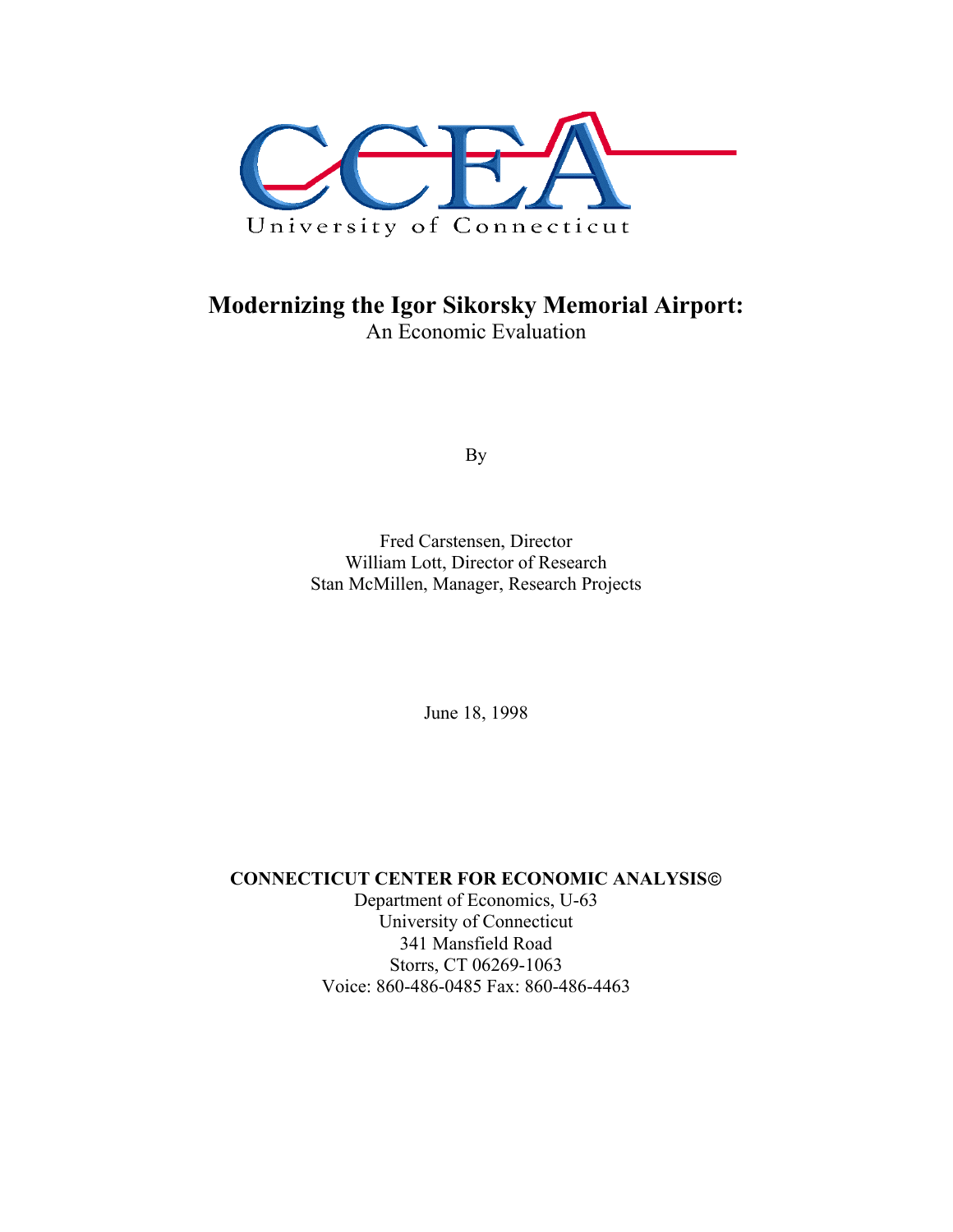# **EXECUTIVE SUMMARY**

 This report analyzes a proposal to rehabilitate and modernize the Igor I. Sikorsky Memorial Airport owned and operated by the City of Bridgeport and located in Stratford, Connecticut. These improvements will permit the airport to accommodate the newer aircraft now being used for regional air travel. It is expected that these innovations will encourage airlines offering regional travel in and out of Sikorsky Airport to increase their number of scheduled flights. The modernization would also permit housing of and utilization by more and larger corporate aircraft. Both the updating itself and the increased air traffic it would encourage will have an economic impact on Fairfield County in particular and the State of Connecticut in general.

 To analyze the economic impact of the proposed modernization, the Connecticut Department of Economic and Community Development contracted with the University of Connecticut's Center for Economic Analysis for an economic impact study. Professional economists associated with the Center, utilizing a 5 regions econometric model of the State of Connecticut, completed this study. Regional Econometric Models Incorporated of Amherst, Massachusetts developed and calibrated the model used here. Fairfield County is one of the five separate regions defined in Connecticut's five-region REMI model. This breakout made the model ideal for analyzing the economic impact of the proposed renovation of the Igor I. Sikorsky Memorial Airport.

 In addition to the utilization of the REMI model, the Center developed a 45 county and 8-airport gravity model. This permitted estimation of which airports would lose business and how much would shift to Sikorsky when updating was completed. Only business captured from out-of-state airports represents a net positive economic impact on the State of Connecticut.

 This study considers three scenarios. The first assumes that the level of business that Sikorsky Airport will have after the modernization is the level forecasted in a previous study of the proposed expansion that the LPA Group completed. The second assumes only the increase in business forecast by the LPA Group. The difference in the two scenarios is the baseline forecast for the utilization of Sikorsky Airport in the future. The LPA baseline forecast involves an average of nearly 50,000 more enplanements per year than the current APO forecast from the FAA. In what follows, we have labeled the LPA levels forecast the "high impact" scenario and the LPA gain forecast the "low impact scenario." A third scenario considers only gains in general aviation use without any increased use by scheduled commercial aircraft. This scenario is labeled "general aviation only."

A basic summary of our results in given in Table 1 below.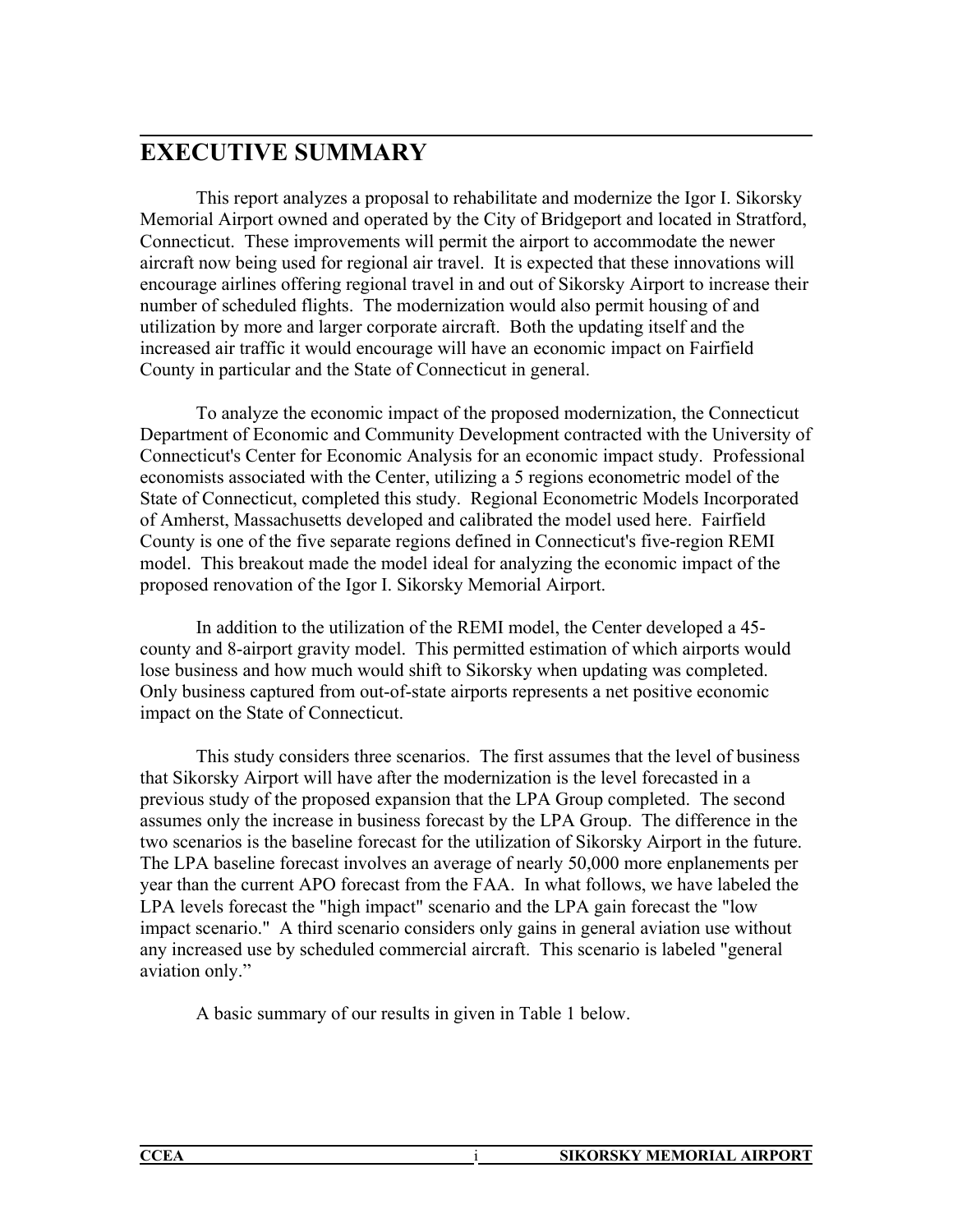|                         | Table 1: Igor I. Sikorsky Memorial Airport Expansion<br><b>Average Economic Impact: 1999-2022</b> |                                                                               |              |              |              |              |  |  |  |  |  |  |  |  |  |  |
|-------------------------|---------------------------------------------------------------------------------------------------|-------------------------------------------------------------------------------|--------------|--------------|--------------|--------------|--|--|--|--|--|--|--|--|--|--|
|                         | <b>Fairfield County</b><br><b>Rest of Connecticut</b>                                             |                                                                               |              |              |              |              |  |  |  |  |  |  |  |  |  |  |
| <b>Economic</b>         | High Impact                                                                                       | Low Impact<br><b>High Impact</b><br><b>Low Impact</b><br>Gen. Av.<br>Gen. Av. |              |              |              |              |  |  |  |  |  |  |  |  |  |  |
| <b>Variable</b>         |                                                                                                   |                                                                               | Only         |              |              | Only         |  |  |  |  |  |  |  |  |  |  |
| <b>Total Employment</b> | 182                                                                                               | 84                                                                            | 41           | $-1$         | 0            | $\theta$     |  |  |  |  |  |  |  |  |  |  |
| Personal Income         | \$11.63M                                                                                          | \$5.46M                                                                       | \$2.82M      | \$1.47M      | \$0.66M      | \$0.30M      |  |  |  |  |  |  |  |  |  |  |
| Gross Regional          |                                                                                                   |                                                                               |              |              |              |              |  |  |  |  |  |  |  |  |  |  |
| Product                 | \$7.67M 92\$                                                                                      | \$4.05M 92\$                                                                  | \$2.50M 92\$ | \$0.09M 92\$ | \$0.00M 92\$ | $-$0.05M92$$ |  |  |  |  |  |  |  |  |  |  |
| <b>State Taxes</b>      | \$0.66M                                                                                           | \$0.32M                                                                       | \$0.17M      | \$0.07M      | \$0.03M      | \$0.01M      |  |  |  |  |  |  |  |  |  |  |
| <b>Local Taxes</b>      | \$0.05M<br>\$0.02M<br>\$0.01M<br>\$0.43M<br>\$0.19M<br>\$0.09M                                    |                                                                               |              |              |              |              |  |  |  |  |  |  |  |  |  |  |

 The proposed modernization of Igor I. Sikorsky Memorial Airport will cost \$40.37 million 1997 dollars. Federal grants would cover ninety percent of this cost. The State of Connecticut would bond seven-one half percent of the cost and the City of Bridgeport would fund the remaining two and one half percent.

 The impact of the modernization on the towns in Fairfield County is not uniform. It is anticipated that Bridgeport and Stratford will capture the lion's share of the new economic impact. Between them, they should garner over 69% of Fairfield County's economic gains from the improvements to Sikorsky Memorial Airport. The share by town is given in Figure 1.

 As Table 1 clearly shows, the proposed expansion has a very definite positive economic impact on Fairfield County. The rest of Connecticut gains and loses depend on which economic variable one is discussing at the moment. For the State of Connecticut as a whole the project is positive. The cost benefit ratio associated with the high impact scenario is 3.61, for the low impact scenario, 2.31, and for the general aviation only scenario, 1.74. The issue remaining for the FAA and the State of Connecticut is can they get a higher return for the investment by utilizing the funds to modernize and expand any other airport or transportation facility within the State of Connecticut.

An additional benefit of the project is the impact it will have on the redevelopment of the Stratford Army Engine Plant. We expect the two projects to mutually reinforce each other and expand economic growth in the region more than either would in isolation. The proximity of the Airport enhances the attractiveness of the Stratford redevelopment site to business. It reduces travel costs for businesses at the Stratford site. The redevelopment of a major commercial/industrial facility in this region increases the traffic and commercial viability of Sikorsky Airport. Improvements to roads around the Stratford site improve access to the Airport. We expect the synergy of the projects to enhance economic activity in Stratford and Fairfield County. This results from increased employment (direct and indirect), consumption spending and tax revenue.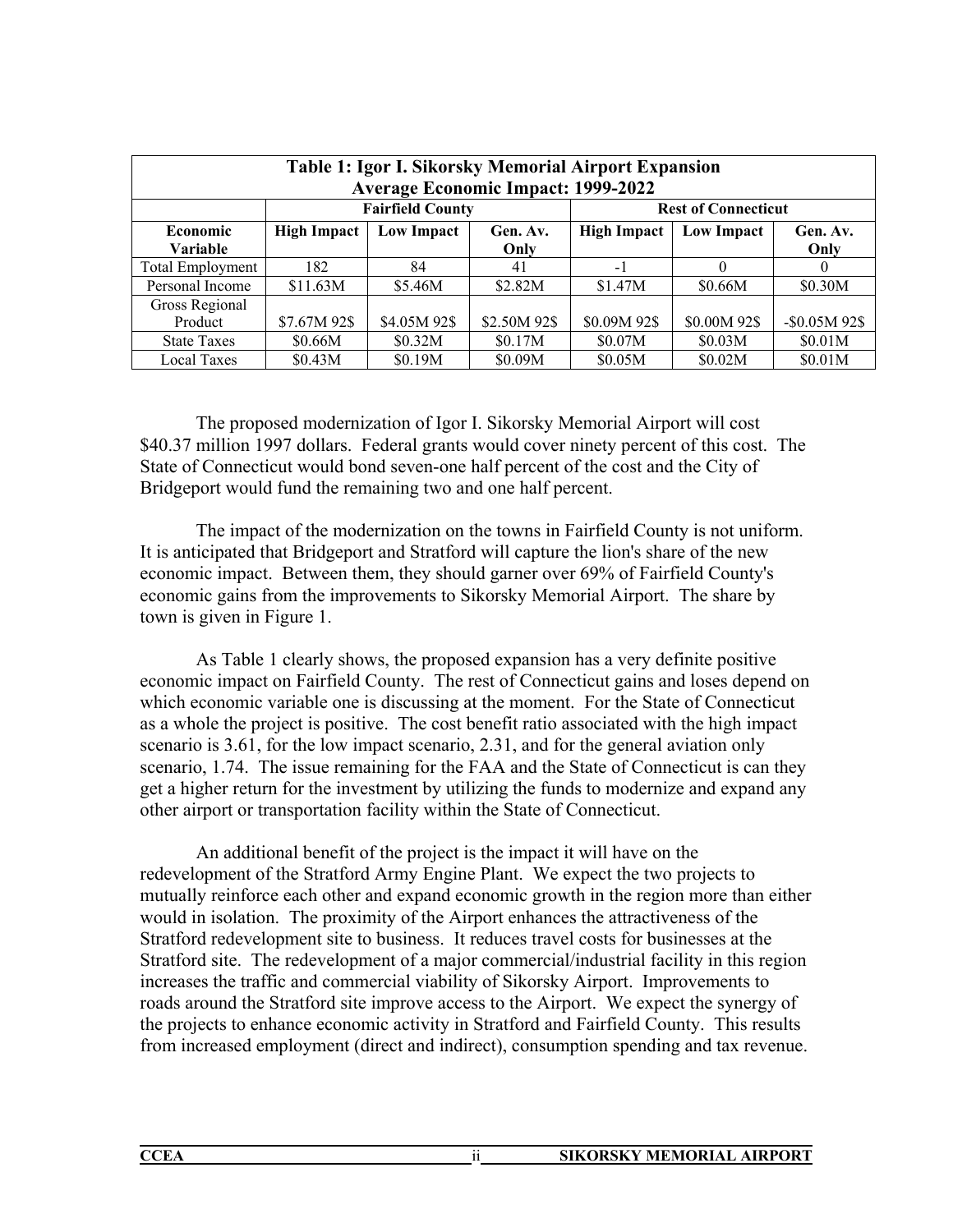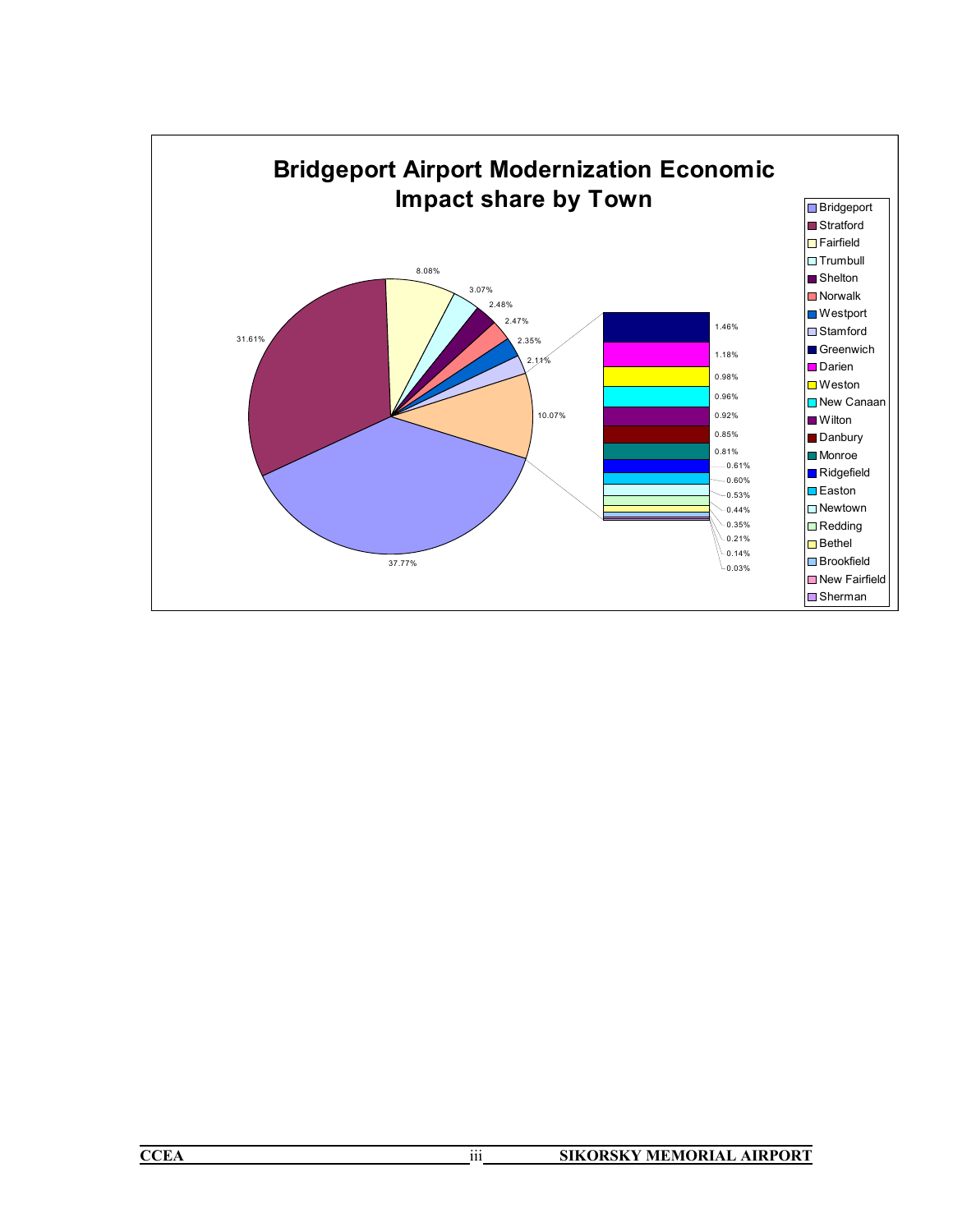# **TABLE OF CONTENTS**

| <b>Appendix A - Tax</b> |  |
|-------------------------|--|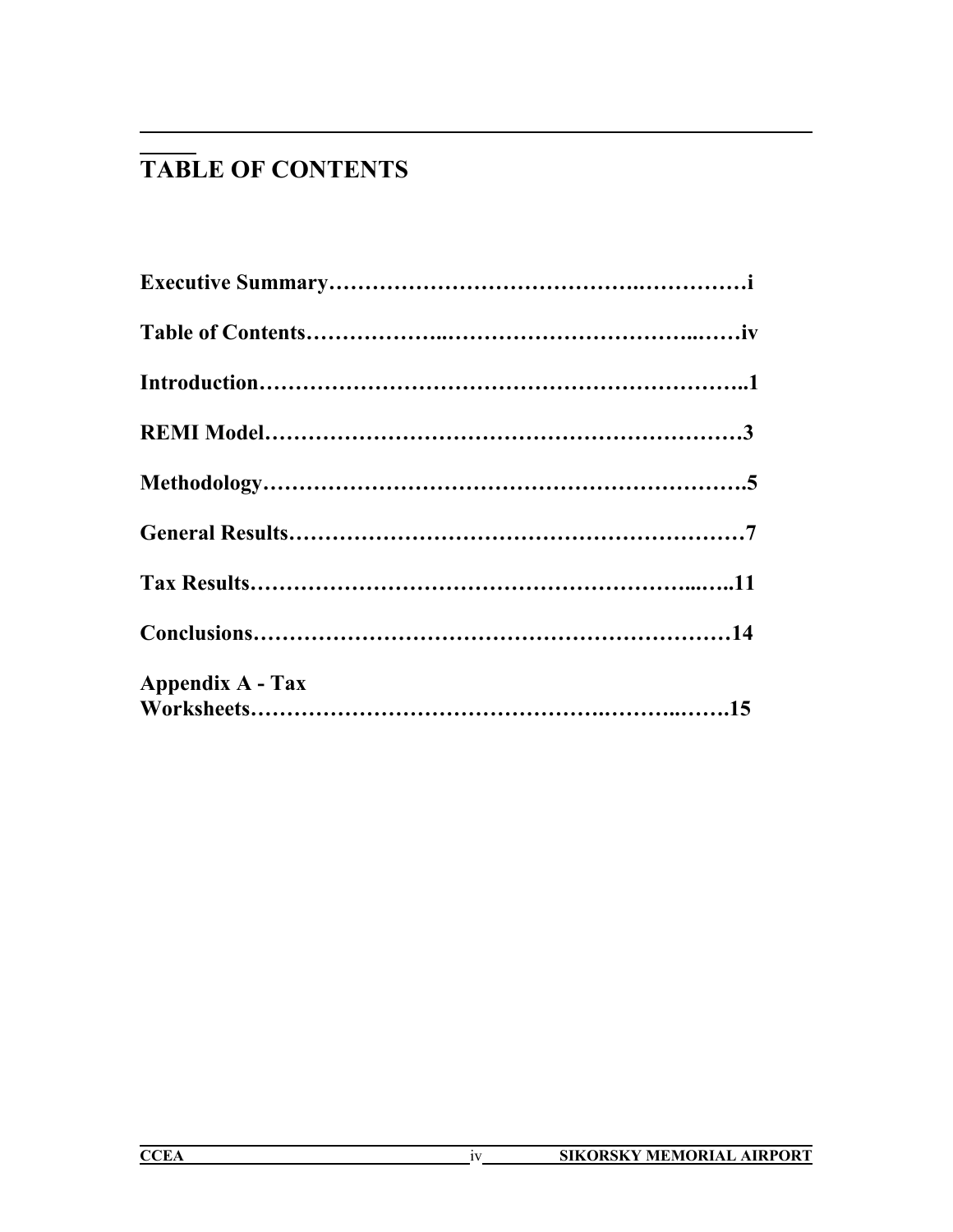# **INTRODUCTION**

 This study evaluates a proposal to modernize the Igor I. Sikorsky Memorial Airport owned and operated by the City of Bridgeport and located in Stratford, Connecticut; this would include rehabilitating runways and safety areas. This updating will permit the Airport to accommodate newer aircraft now used for regional air travel. We expect that these innovations will encourage airlines offering regional travel in and out of Sikorsky Airport to increase their number of scheduled flights. The modernization would also permit housing of and the utilization by more and larger corporate aircraft. Both the updating itself and the increased air traffic it would encourage will have an economic impact on Fairfield County in particular and the State of Connecticut in general.

 To analyze this economic impact of the proposed modernization, the Connecticut Department of Economic and Community Development contracted with the University of Connecticut's Center for Economic Analysis for an economic impact study. Professional economists associated with the Center completed this study, utilizing a five-region econometric model of the State of Connecticut. Regional Econometric Models Incorporated of Amherst, Massachusetts developed and calibrated the model used. Fairfield County is one of the five separate regions defined in Connecticut's five regions REMI model. This breakout made the model ideal for analyzing the economic impact of the proposed renovation of the Igor I. Sikorsky Memorial Airport.

 In addition to the utilization of the REMI model, the Center developed a 45 county, 8 Airports gravity model. This permitted estimation of which Airports would loose business and how much business would shift to Sikorsky when updating was completed. Only business captured from out-of-state Airports represents a net positive economic impact on the State of Connecticut.

 This study evaluates three scenarios. The first assumes that the level of business that Sikorsky Airport will have after the modernization is the level forecast in a previous study of the proposed expansion that the LPA Group performed. The second assumes only the increase in business LPA forecast. The difference in the two scenarios is the baseline forecast for the utilization of Sikorsky Airport in the future. The LPA baseline forecast involves an average of nearly 50,000 more enplanements per year than the current APO forecast from the FAA. In what follows, we have labeled the LPA levels forecast the "high impact" scenario and the LPA gain forecast the "low impact scenario." A third scenario considers only gains in general aviation use without any increased use by scheduled commercial aircraft. This scenario we labeled "general aviation only."

An additional benefit of the project is the impact it will have on the redevelopment of the Stratford Army Engine Plant. We expect the two projects to mutually reinforce each other and expand economic growth in the region more than either would in isolation. The proximity of the Airport enhances the attractiveness of the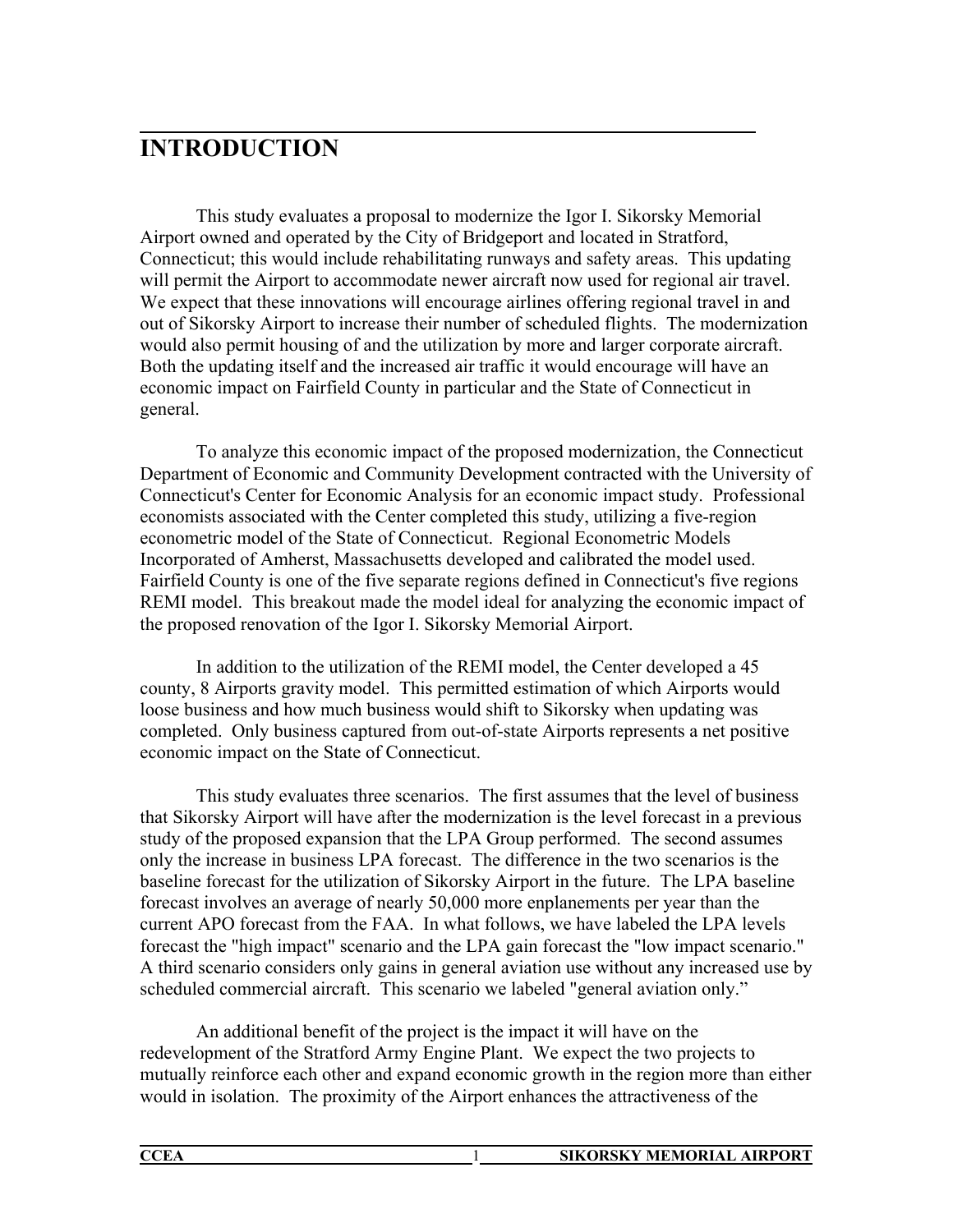Stratford redevelopment site to business. It reduces travel costs for businesses at the Stratford site. The redevelopment of a major commercial/industrial facility in this region increases the traffic and commercial viability of Sikorsky Airport. Improvements in roads around the Stratford site improve access to the Airport. We expect the synergy of the projects to enhance economic activity in the region.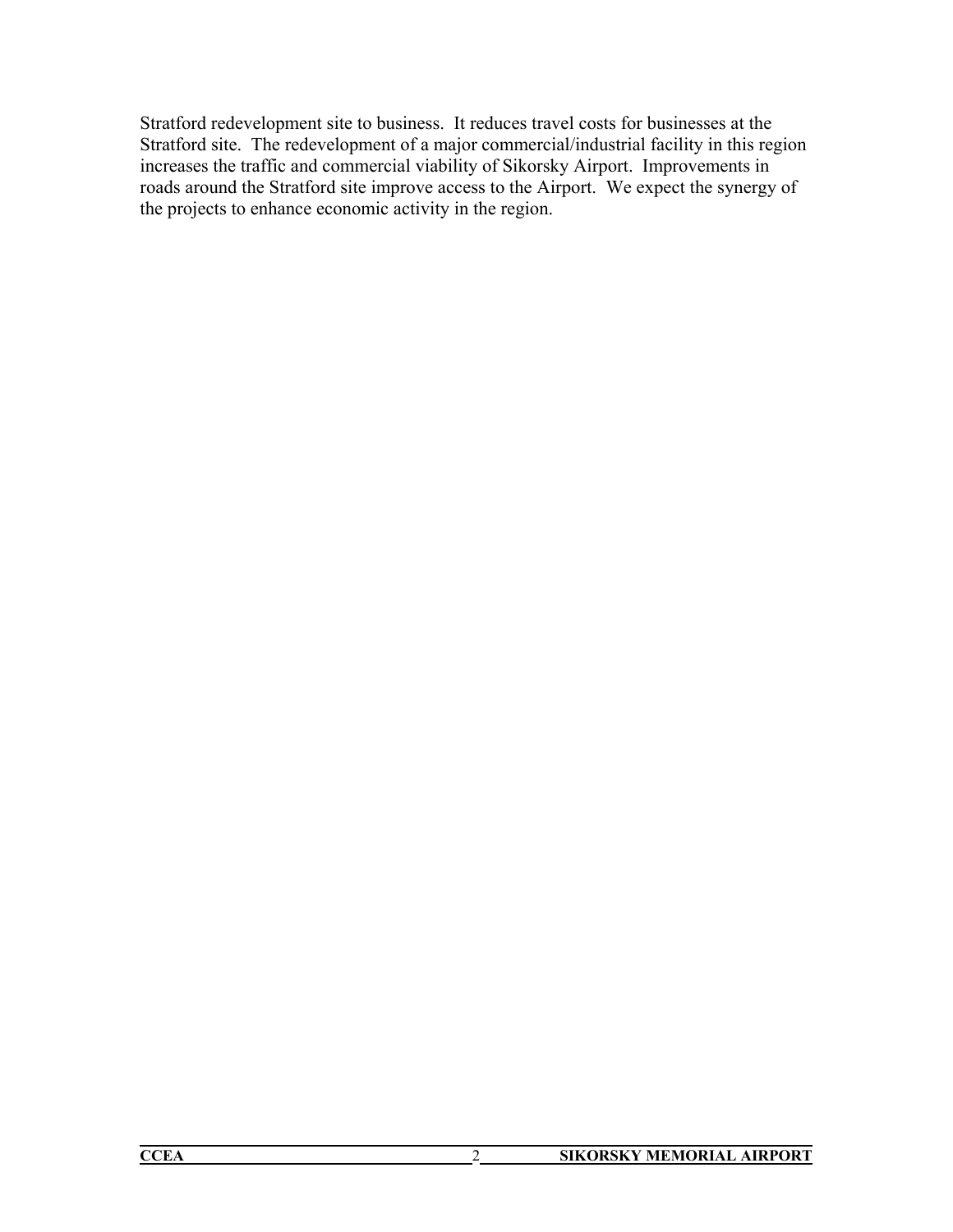## **CONNECTICUT ECONOMIC MODEL**

In 1992, with funding from the Connecticut Department of Economic and Community Development (DECD), the Department of Economics at the University of Connecticut acquired a microcomputer-based econometric model of the Connecticut economy from Regional Economic Models, Inc. (REMI). A Massachusetts-based firm with historical ties to the University of Massachusetts, REMI has developed an expertise in regional econometric modeling, and is a leading supplier and developer of such models. Following the acquisition of the model, the Department of Economics at the University began the formal process to create the Connecticut Center for Economic Analysis (CCEA).

In 1993, the CCEA, with funding again from DECD and private sources, acquired another economic model from REMI that breaks out Hartford and Fairfield Counties, allowing each county to be studied in isolation or combined with the rest of the state. In 1995, this model was replaced with a model that can provide economic information for each of five contiguous subregions that aggregate to the entire state.

The REMI models include all of the major inter-industry linkages among 466 private industries, aggregated into some 49 major industrial sectors. With the addition of farming and three public sectors (state  $\&$  local government, civilian federal government, and military), there are 53 sectors represented in the models.

At the root of the models are the results of extensive modeling efforts at the U.S. Department of Commerce (DoC). The DoC has developed, and continues to develop, an *input-output model (or I/O model)* for the United States. Modern input-output models, largely the result of the path-breaking research by Nobel laureate Wassily Leontief, focus on the inter-relationships between industries, and provide micro-level detail regarding factor markets (including the labor market), intermediate goods production, as well as final goods production and consumption. Conceptually, the model is constructed in the form of a table, a kind of cross-reference, in which each cell summarizes the salespurchase relation between industries or sectors.

An example may help to make clear the value of this structure. Suppose that one cell changes; wages for labor rise in one specific sector. The labor cell in that sector would change. Then the change would flow through the table, affecting inputs and outputs in other industries along the chain of production. At the same time, businesses might substitute capital machinery (automation) or other inputs that appear more cost effective as a result of the change, offsetting to some extent the rising cost of labor. Workers may attempt to shift their employment to the sector with the higher wages. That is, all of the elements of the model, just like the economy it represents, are related to all other elements of the model.

The REMI Connecticut model takes the U. S. I/O "table" results and scales them according to traditional regional relationships and current conditions, allowing the relationships to adapt at reasonable rates to changing conditions. Additionally:

| <b>SIKORSKY MEMORIAL AIRPORT</b> |
|----------------------------------|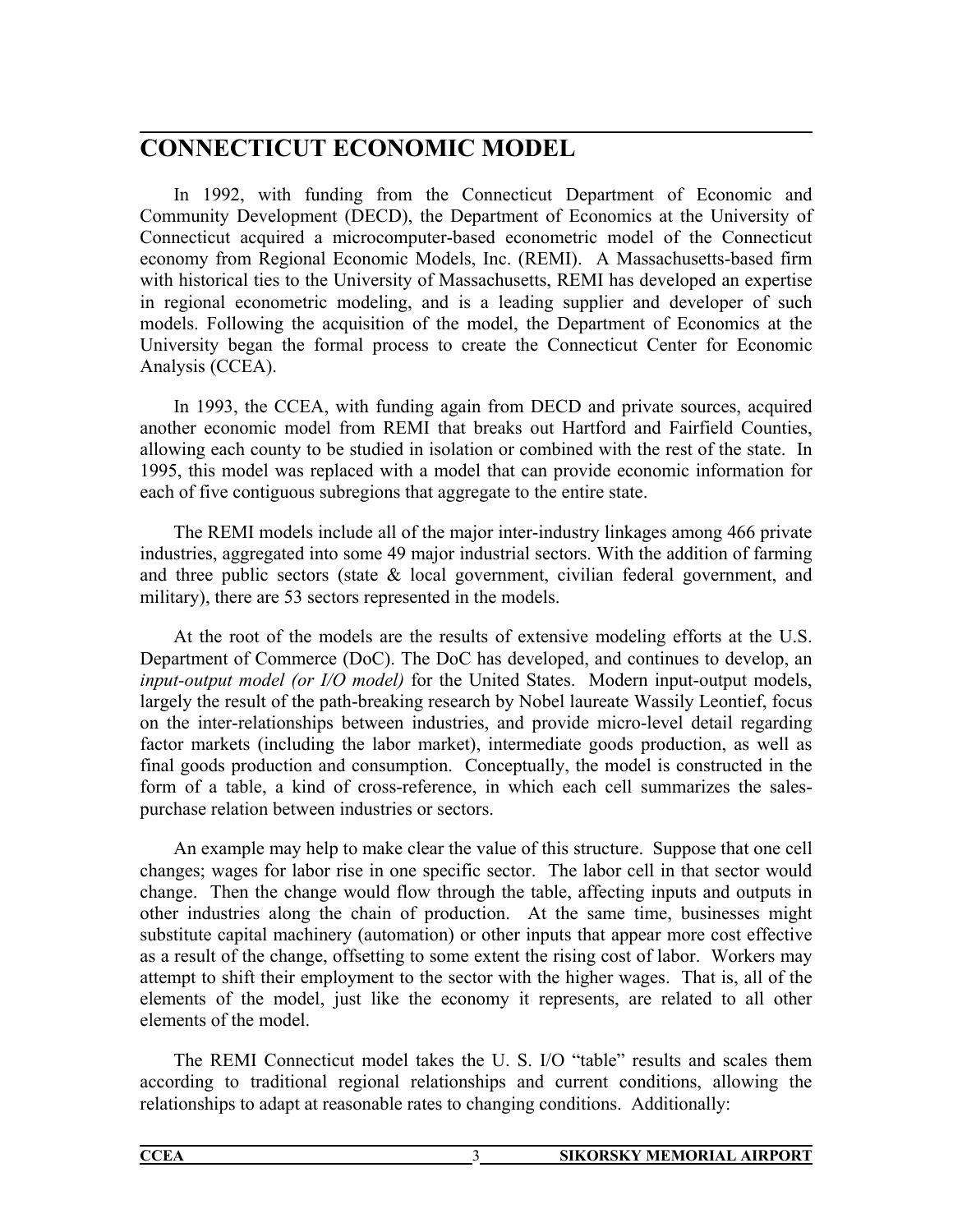- Consumption is determined on an industry-by-industry basis, from real disposable income in Keynesian fashion.
- Wage income is related to sector employment factored by regional differences.
- Property income depends only on population and its distribution, adjusted for *traditional* regional differences, not on market conditions or building rates relative to business activity.
- Estimates of transfer payments depend upon unemployment details of the previous period. Moreover, government expenditures are proportional to the size of the population.
- Federal military and civilian employment is exogenous and maintained at a *fixed* share of the corresponding total U. S. values, unless specifically altered in the analysis.
- Migration into and out of the state is estimated based upon relative wages and the "amenities" of life in Connecticut versus other states.
- "Imports" and "exports" from other states are related to relative pricing and production costs in Connecticut versus elsewhere.

Depending on the analysis being performed, the nature of the chain of events cascading through the model (economy) can be as informative for the policymaker as the final aggregate results. Because the model generates such extensive sectoral detail, it is possible for experienced economists in this field to discern the dominant causal linkages involved in the result.

The sections that follow discuss the final aggregate results and highlight important causal linkages. The appendices include summary tables of model outputs for each element of the SIKORSKY proposal.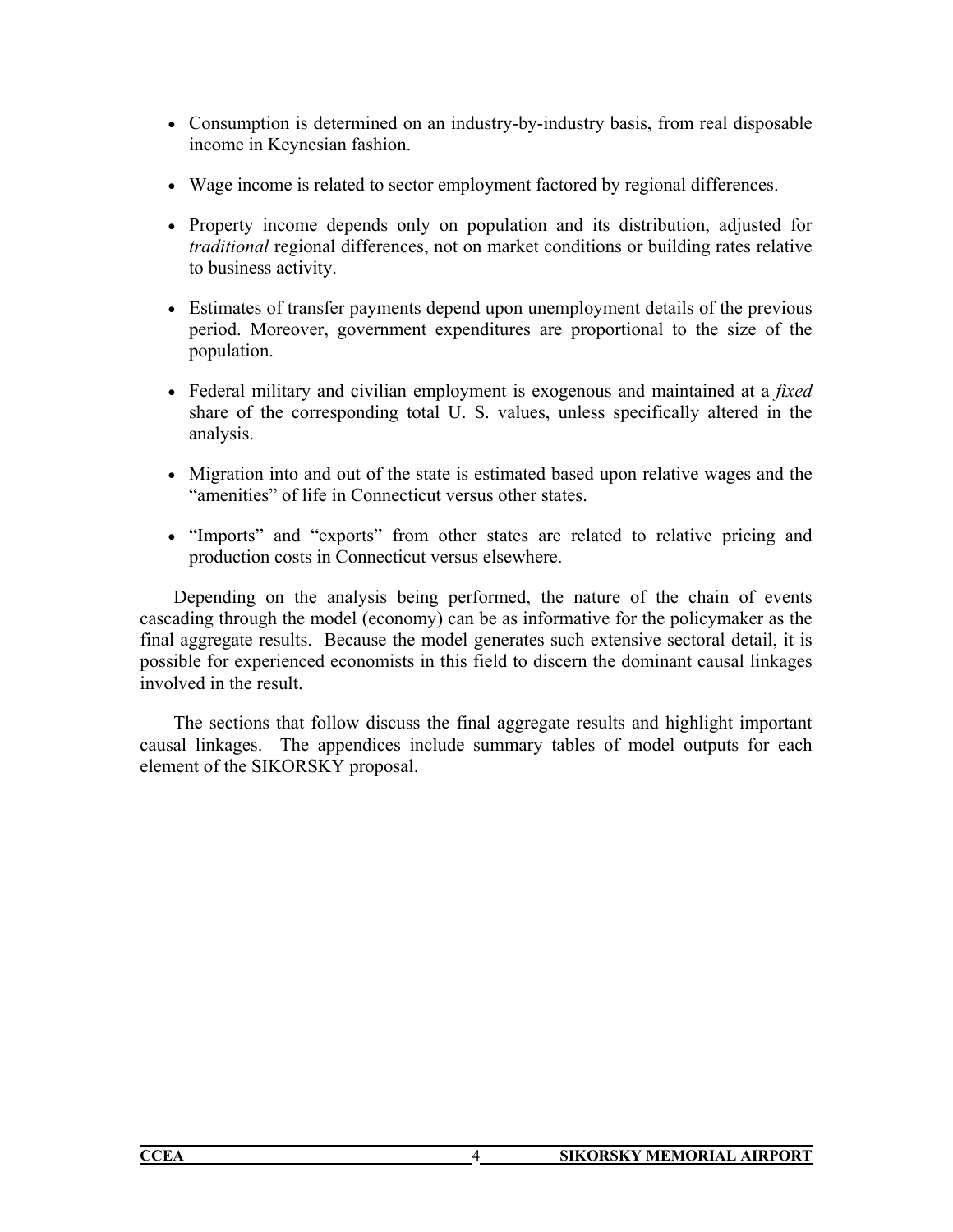# **METHODOLOGY**

In evaluating the economic impact of a project, only those aspects that represent net additions to a region's economy should be counted. New activities that come as a substitution of existing activities are not a positive economic engine for a region. They simply take money out of one person's or group of peoples' pocket(s) and put into someone else's pocket(s). What the State of Connecticut wants and needs are development projects that minimize the substitution effect and maximize the net new impact effect.

 The Sikorsky Airport project does contain an element of the substitution effect. Much if not all of the new passenger and general aviation activity that will occur as a result of modernizing Sikorsky Airport will come at the expense of existing Airports in the region. In general, one does not expect people in the Fairfield County area will simply plan new flights because of the availability of new and added flights from Sikorsky Memorial Airport. Instead, what will happen is that people will rearrange existing planned flights to use the more convenient Sikorsky Memorial Airport. These flights then, while a gain to Fairfield County and Sikorsky Airport, represent a loss to surrounding Airports and the economies of the counties in which these Airports are located. From the prospective of Connecticut, only loses to other Connecticut Airports are a negative. Traffic diverted from New York and New Jersey Airports is a plus.

 To determine where new passenger utilization of Sikorsky Memorial Airport envisioned under scenarios one and two of this report would come from, we constructed a gravity model. A gravity model determines what proportion of a geographic area's population would be attracted to each of several economic sites available to them. In our case, these economic sites are Airports utilized for commercial travel.

 Under the gravity model, the major determining factor in an individual's choice of a site is the distance to the site. Utilization of various sites is inversely related to the square of the distance from the sites. In other words, a site that is five miles away will be used four times as often as a site ten miles away.

 The predictions of this simple version of the gravity model have to be modified by other factors. One in particular is the fact that sites are not identical. A mall with fifty outlets is more attractive to a customer than a mall with only twenty-five outlets. The same is true for Airports. An Airport with a large choice of flights is more attractive than an Airport with a limited schedule of flights. In our model, we assume that the attractiveness of an Airport as measured by the relative number of seats available for flights had an elasticity of 0.5. Airport A with four times the number of flights as Airport B is twice as attractive to consumers all other things being equal.

 In addition to Airports not being created equal, counties are not created equal. The per capita incomes of the counties in our study are not the same. Air travel is a normal good. As income rises, people tend to fly more. Therefore, we would expect the

| <b>CCEA</b> | <b>SIKORSKY MEMORIAL AIRPORT</b> |
|-------------|----------------------------------|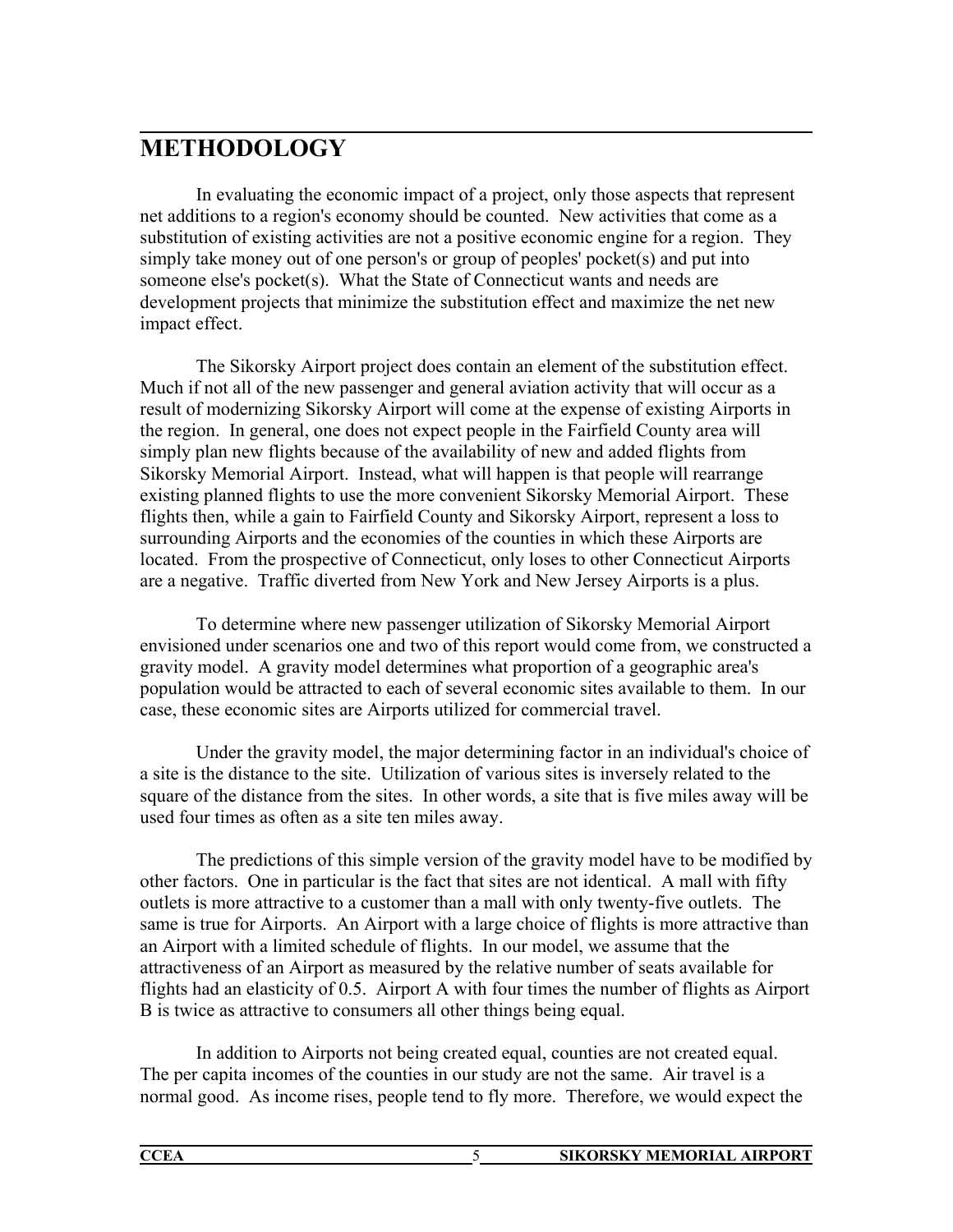average number of flights taken by residents of rich counties to be greater than the average number of flights taken by residents of poorer counties. Our analysis, based on historical empirical observation, assumes the income elasticity of air travel is 1.2.

 The economic impact of the modernization of the Sikorsky Memorial Airport comes mainly in two phases. The first phase is associated with updating activities. New construction and purchase of new equipment for installation at the Airport has a positive economic impact on the region. We entered these expenditures into the REMI model in the appropriate year as demand increases.

 The second phase of the impact is associated with the increase use of the Airport by commercial and general aviation after the modernization. This increased use puts direct demands on the Airport. It will require more Airport personnel and support services, which auxiliary private enterprises would provide. In most cases, we entered these new direct Airport activities into the REMI model in their appropriate year as new employment.

 The increased air traffic will bring added consumers to the region. New people that fly into Sikorsky Memorial Airport will spend money in the region. They will eat meals, require lodging, and purchase entertainment and supplies. Some of these people will be day-trippers and some will stay overnight in different types of accommodations. The FAA profiles the characteristics of air travelers. We have entered each new traveler that deplanes at Sikorsky Memorial Airport, along with his or her expected stay, into one of five tourist classes that the REMI model provides. We enter these new travelers as positive variables for Fairfield County. In accordance with our previous discussion, travelers taken from Hartford and New Haven Counties were entered as negative tourist variables for these counties.

 We include the bonding costs of the project to the State of Connecticut and to Bridgeport in the REMI model as a reduction in state and local spending that preserves a zero-sum requirement in the model. We distributed these costs across the five regions of the CCEA's REMI model in direct proportion to each region's current share of total state and local spending.

 Finally, we estimated for each town in Fairfield County its share of the economic impact, based on a second gravity model. Shares were negatively related to the distance of a town from the Airport and directly related to the town's economic power as defined by its total personal income in 1996.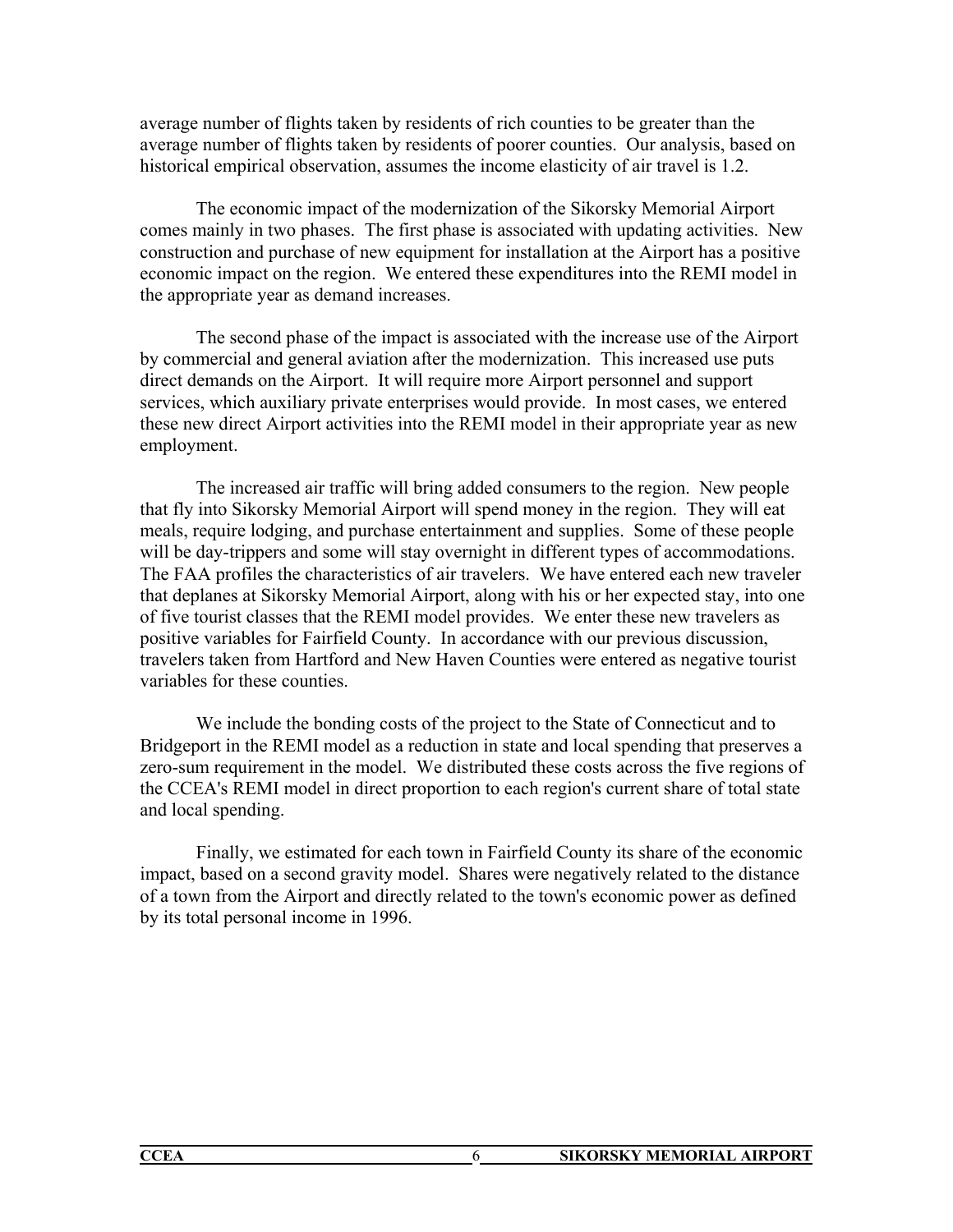# **RESULTS**

### **General Impact**

 Given the tradeoffs discussed in the methodology section, it is not surprising the results of the analysis are mixed. For all three scenarios, Fairfield County comes off as a winner, but on many measures of economic outlook, the rest of Connecticut comes up a loser.

 Probably the most discussed measure of economic outcome of a project is the number of new jobs created. Figure 2 illustrates the average number of new private sector jobs that will occur as a result of the modernization of Igor Sikorsky Memorial Airport in each of the three scenarios. As expected, the gain in jobs in Fairfield County is greatest under the high impact scenario (175) and lowest under the general aviation only scenario (41). The impacts on the rest of Connecticut of the three scenarios at first appear perverse. However, a careful analysis of what is happening under each scenario explains why the general aviation scenario has the largest gain in employment for the rest of Connecticut (2). There are two offsetting impacts at work. The business taken by Sikorsky Memorial Airport from Tweed New Haven and Bradley International has a negative impact on the rest of Connecticut. On the other hand, the some of the new passengers attracted to Sikorsky Memorial Airport and some of the new employees at Sikorsky Memorial Airport will carry on their business or reside outside of Fairfield County. The spending of these people in the other counties of Connecticut will have a positive impact on the rest of Connecticut. Because the general aviation only scenario represents the minimum shift of business from Connecticut's other Airports, this part of the impact is minimized. The lost activity at Tweed New Haven and Bradley International under the low impact scenario and the general aviation only scenario may not be big enough to justify any meaningful reductions in personnel and services at these facilities.

 The pattern of gains in total employment for the State of Connecticut as a whole under the three scenarios are identical during the initial construction phase but differ substantially later when the level of utilization of the Airport differs under each of the three scenarios. The blip under each the three scenarios during the early years of the 2000's reflect the combined effect of continued construction at the Airport coupled with new utilization by commercial and general aviation aircraft. After the construction phase, there is an initial drop off and then a gradual growth of employment. This later climb in employment reflects the continually increasing utilization of the Airport envisioned in the LPA Group report. Figure 3 graphs the time path of total employment changes under each of three scenarios.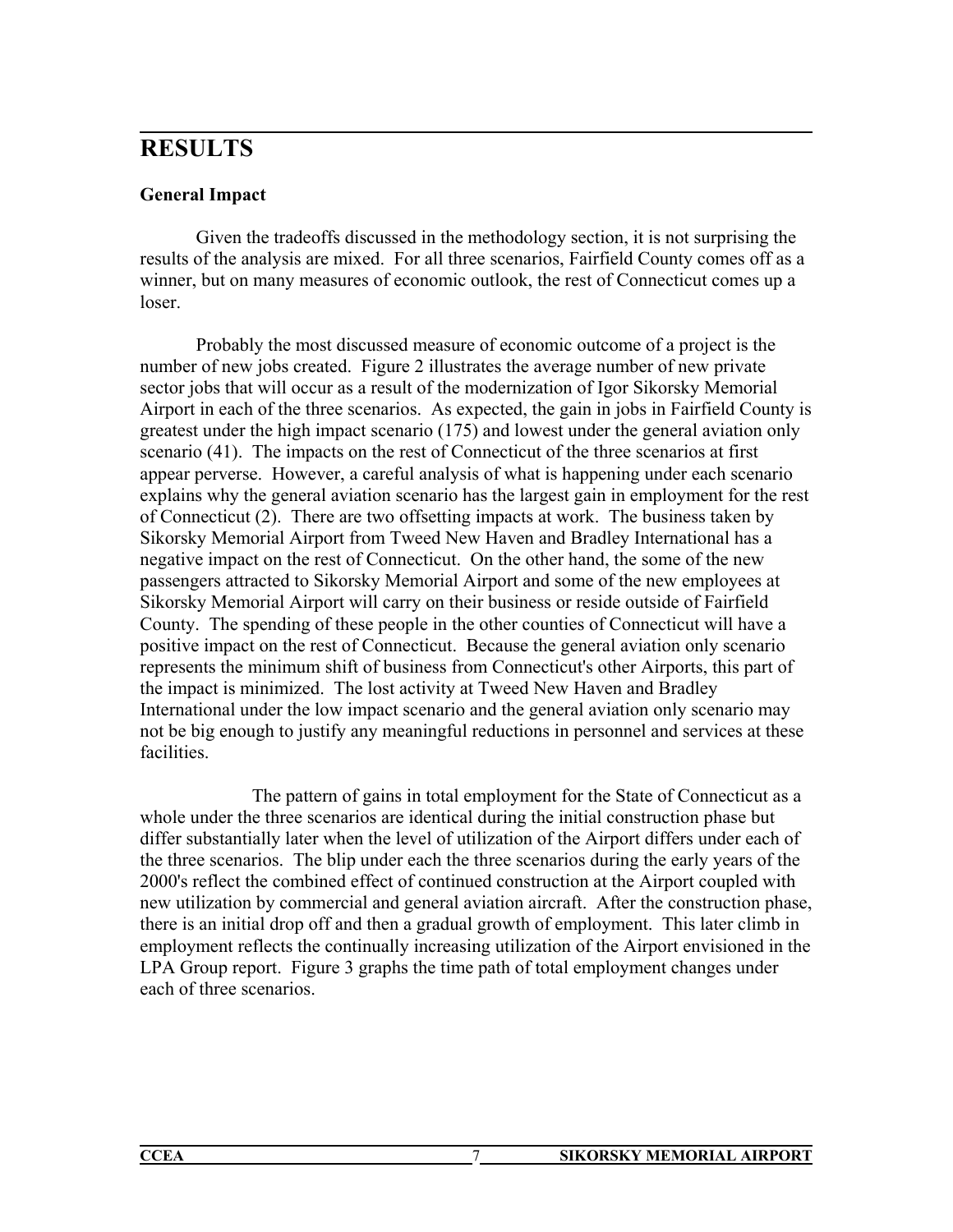

## **Figure 2: Average New Private Nonfarm Employment Bridgeport Airport Project 1999-2022**



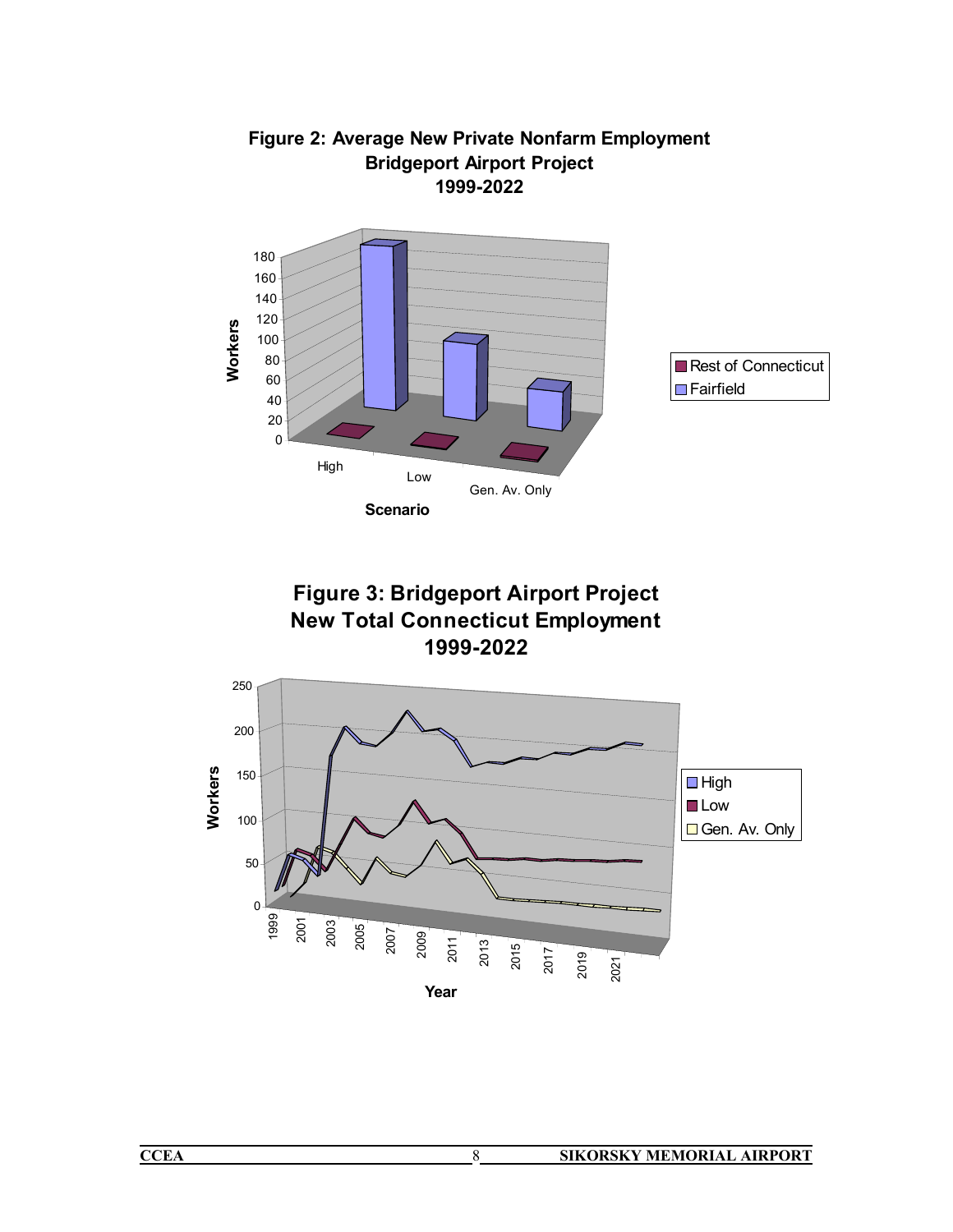Most residents of Connecticut and particularly those in Fairfield County probably ask what is the benefit to them from modernization of Sikorsky Memorial Airport. Under each of the scenarios, personal income in both Fairfield County and the rest of Connecticut rises. Under the high impact scenario, personal income rises on average by \$11.63 million per year in Fairfield County and on average by \$1.47 million per year in the rest of Connecticut. As expected, the figures are substantial lower for the general aviation only scenario. For this scenario, personal income increases on average \$2.82 million per year in Fairfield County and \$0.30 million per year in the rest of Connecticut. Figure 4 illustrates these results.

Not only does personal income in Fairfield County and the rest of Connecticut rise under each scenario, but the more important concept of disposable income also rises under all three scenarios in both regions of Connecticut. In other words, Connecticut residents will see an increase in their disposable income under each scenario. Under the high impact scenario, disposable income increases on average by \$9.50 million per year in Fairfield County and \$1.17 million per year in the rest of Connecticut. The figures for the low impact and general aviation only scenarios are \$4.46 million and \$2.29 million for Fairfield County and \$0.53 million and \$0.25 million for the rest of Connecticut respectively.

**Figure 4: Average New Personal Income** 



New gross regional product is one of the most closely followed statistics for measuring the economic impact of a project. New gross regional or state product

| <b>CCEA</b> | <b>SIKORSKY MEMORIAL AIRPORT</b> |
|-------------|----------------------------------|
|             |                                  |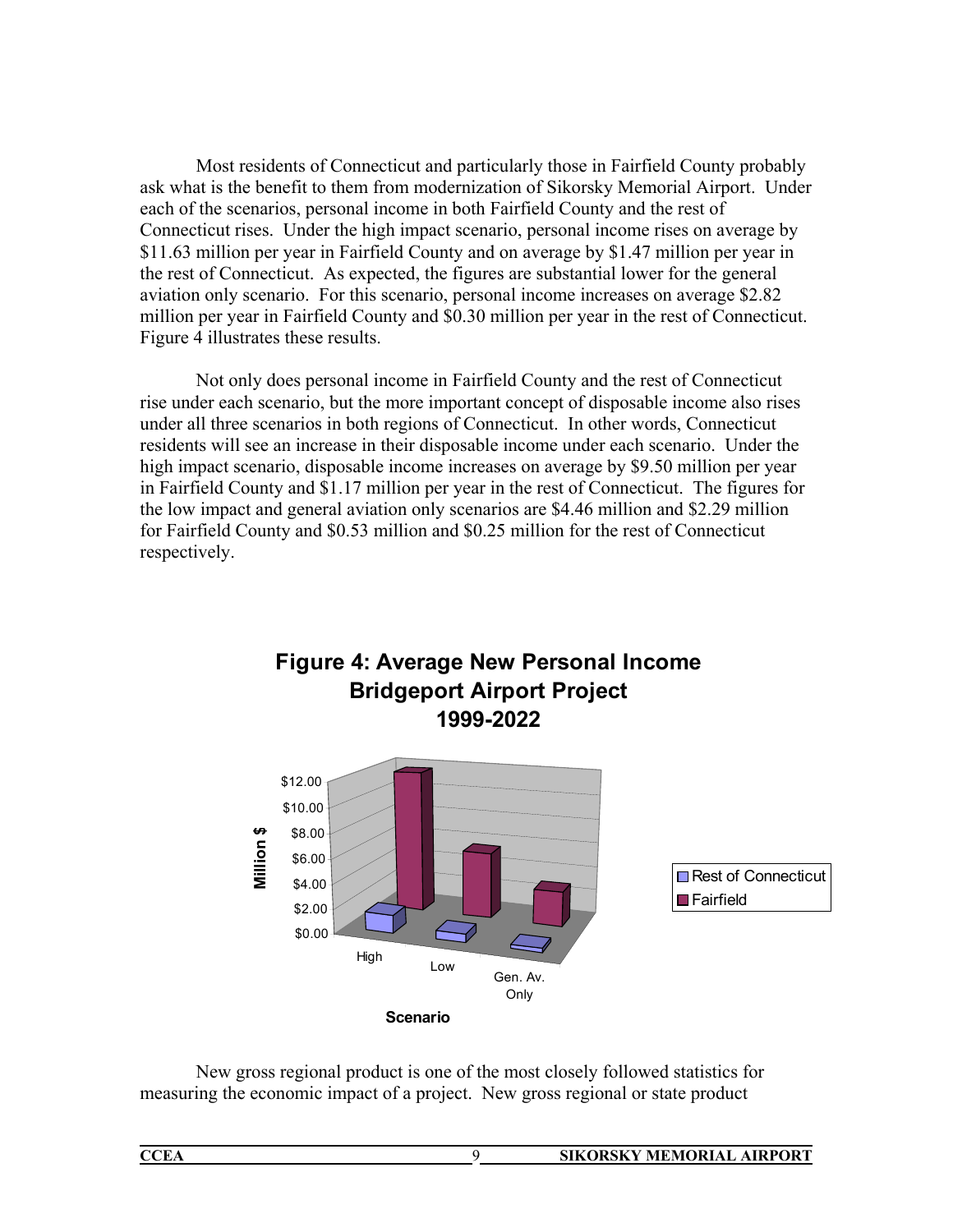measures the increase in economic output that results from a project. Under each of the three scenarios for the Sikorsky Memorial Airport modernization, gross regional product increases in Fairfield County. This is not true for the rest of Connecticut. Under the low impact scenario, there is no change in gross regional product in the rest of Connecticut on average over the period studied, and the average results become negative under the general aviation only scenario. Gross regional product increases in Fairfield County under the high impact scenario by an average amount of \$7.67 million in 1992 dollars per year. The figure declines to \$4.05 million (1992 dollars) for the low impact scenario and \$2.50 million (1992 dollars) for the general aviation only scenario. Only for the high impact scenario do we get an increase in gross regional product for the rest of Connecticut. The average changes in gross regional product increase for the rest of Connecticut are \$0.09 million 1992 dollars for the high impact scenario, \$0.00 million 1992 dollars for the low impact scenario and -\$0.05 million 1992 dollars for the general aviation only scenario. If we combine the Fairfield County results with results for the remainder of Connecticut to get results for the entire state, we find gross regional product increasing on average by \$7.76 million (1992 dollars) per year for the high impact scenario, \$4.05 million (1992 dollars) for the low impact scenario, and, \$2.45 million (1992 dollars) for the general aviation only scenario. Figure 5 illustrates these results.

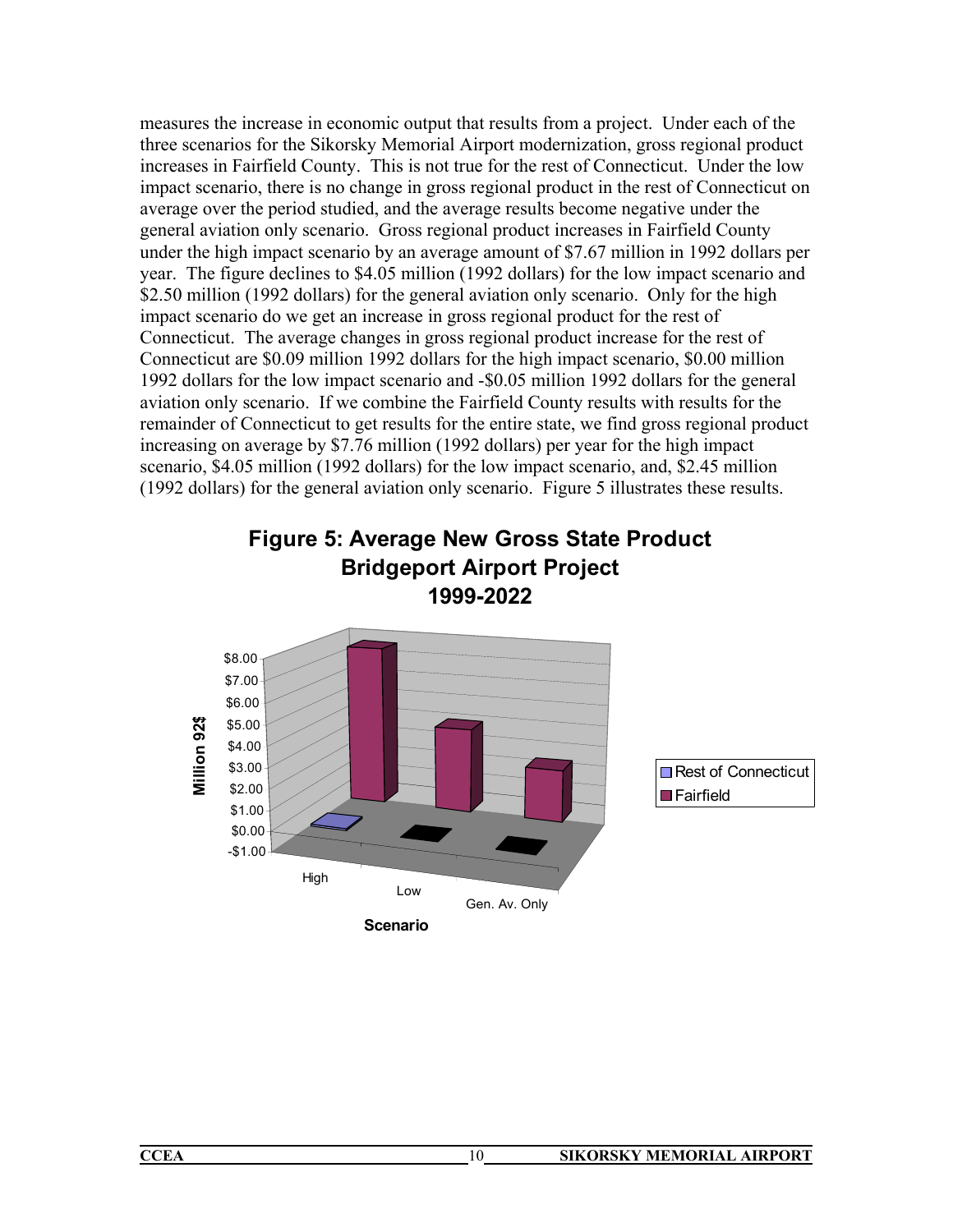

### **Tax Impact**

For State of Connecticut officials and City of Bridgeport officials that have to commit tax dollars to pay the bonding of this project, a key variable is the amount of new tax revenues that this project will generate. Both state tax and local property tax revenues increase under all three scenarios for the State of Connecticut and Fairfield County respectively. The average annual increase in state revenues for the State of Connecticut as a whole reaches a high of \$0.73 million under the high impact scenario and a low of \$0.18 million per year under the general aviation only scenario. Local government revenues increase by \$0.43 million per year on average under the high impact scenario in Fairfield County. This figure falls to \$0.09 million per year for the general aviation only scenario.

Not every region of Connecticut contributes equally to the generation of the new state tax revenues. Because the bulk of the new economic activity created by the modernization of the Igor Sikorsky Memorial Airport is concentrated in Fairfield County, the largest share of the new state tax revenue will come from Fairfield. In the same vain, Fairfield County towns will reap the bulk of the new local property tax with nearly seventy percent of this figure going to the City of Bridgeport and the Town of Stratford. Figure 6 shows the level of new state taxes under the three scenarios; Figure 7 shows the level of new local property taxes.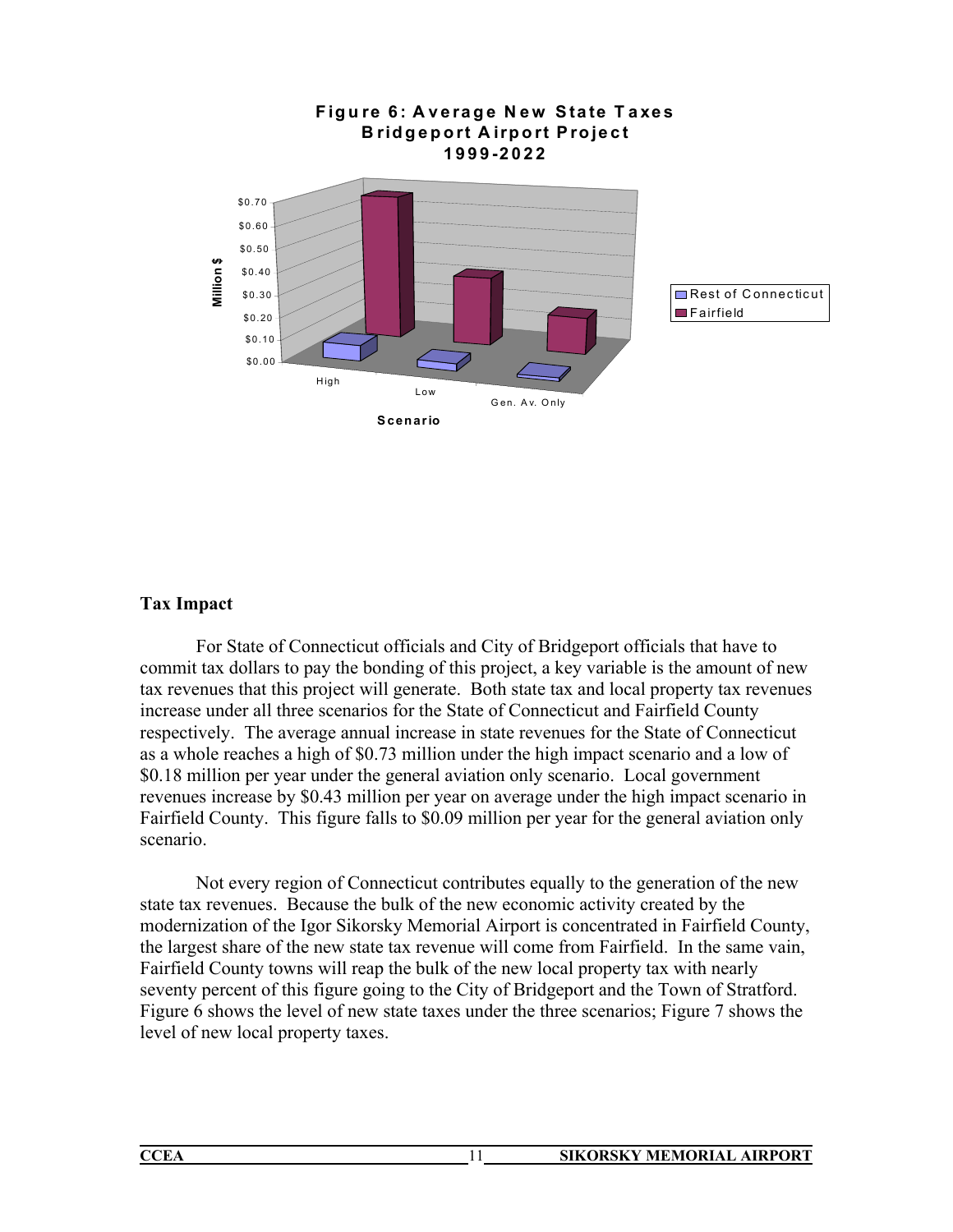

The modernization of the Sikorsky Memorial Airport will cost \$40.37 million (1997 dollars). This expenditure has a present value in 1997 of \$20.76 million. The State of Connecticut and the City of Bridgeport's share of this cost is \$4.037 million (1997 dollars) or in present value terms, \$2.076 million. Under all three scenarios, the aggregate of the present value of new state tax revenues and new local tax revenues exceeds the present value of the cost to the State of Connecticut and the City of Bridgeport. For the high impact scenario, the present value of the combined new revenues is \$9.36 million. This figure declines to \$4.65 million for the low impact scenario and \$2.57 million for the general aviation only scenario. The important point is that the even for the general aviation scenario, the gain in new tax revenues, in present value terms, exceeds the State and City's share of the cost in present value terms. The actual collection of the new taxes will not occur in an even pattern under all three scenarios. There will be peaks and valleys in collections. Figure 8 shows the collection of net new state and local taxes combined for the period 1998 to 2022 for all three scenarios. In this figure, we have subtracted from the new tax collections any new increased state or local spending that has been required to service the needs of the new population that migrates to Connecticut because of the modernization of Igor Sikorsky Memorial Airport.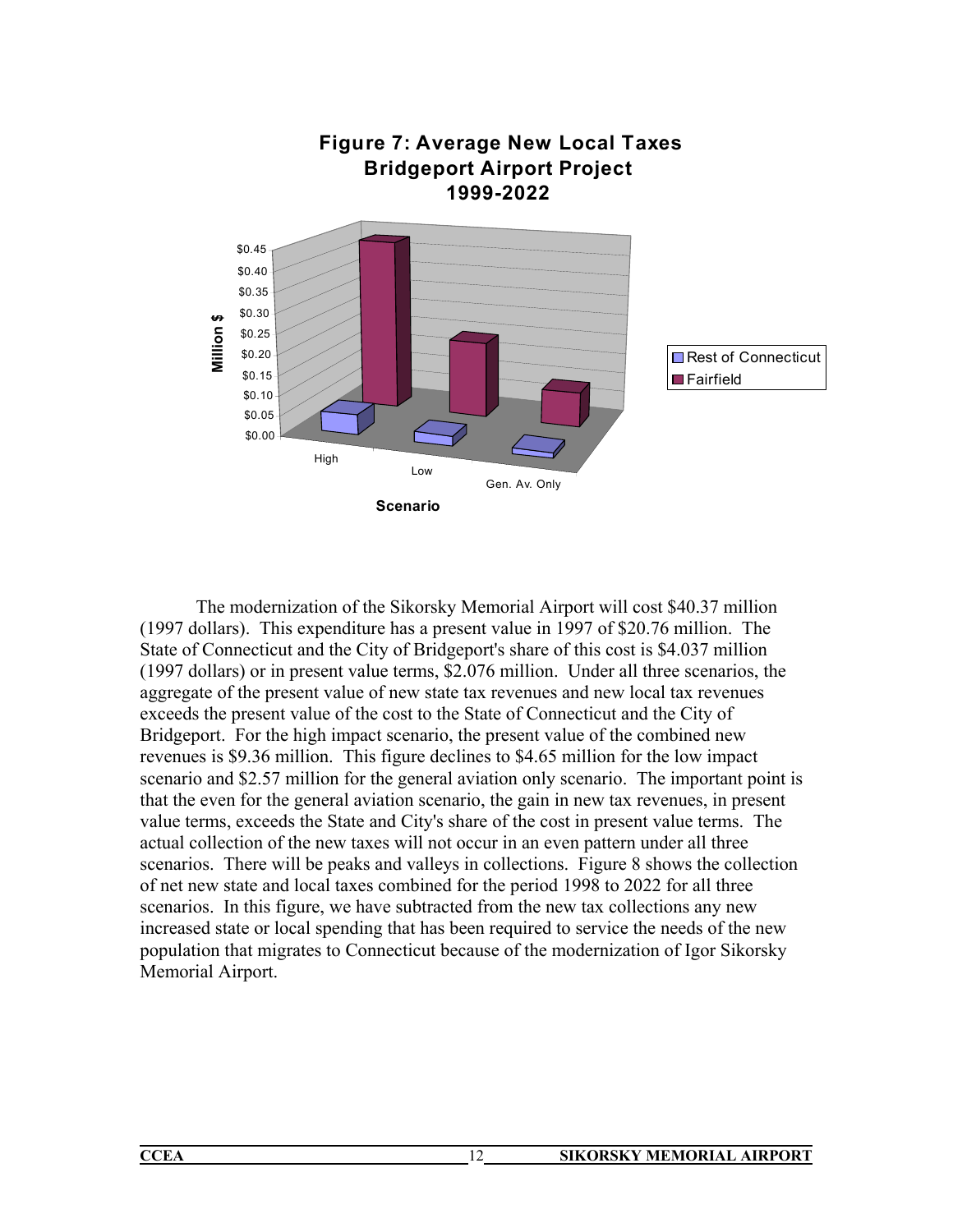

| Figure 8: Net New State & Local Taxes |
|---------------------------------------|
| <b>Bridgeport Airport Project</b>     |
| 1999-2022                             |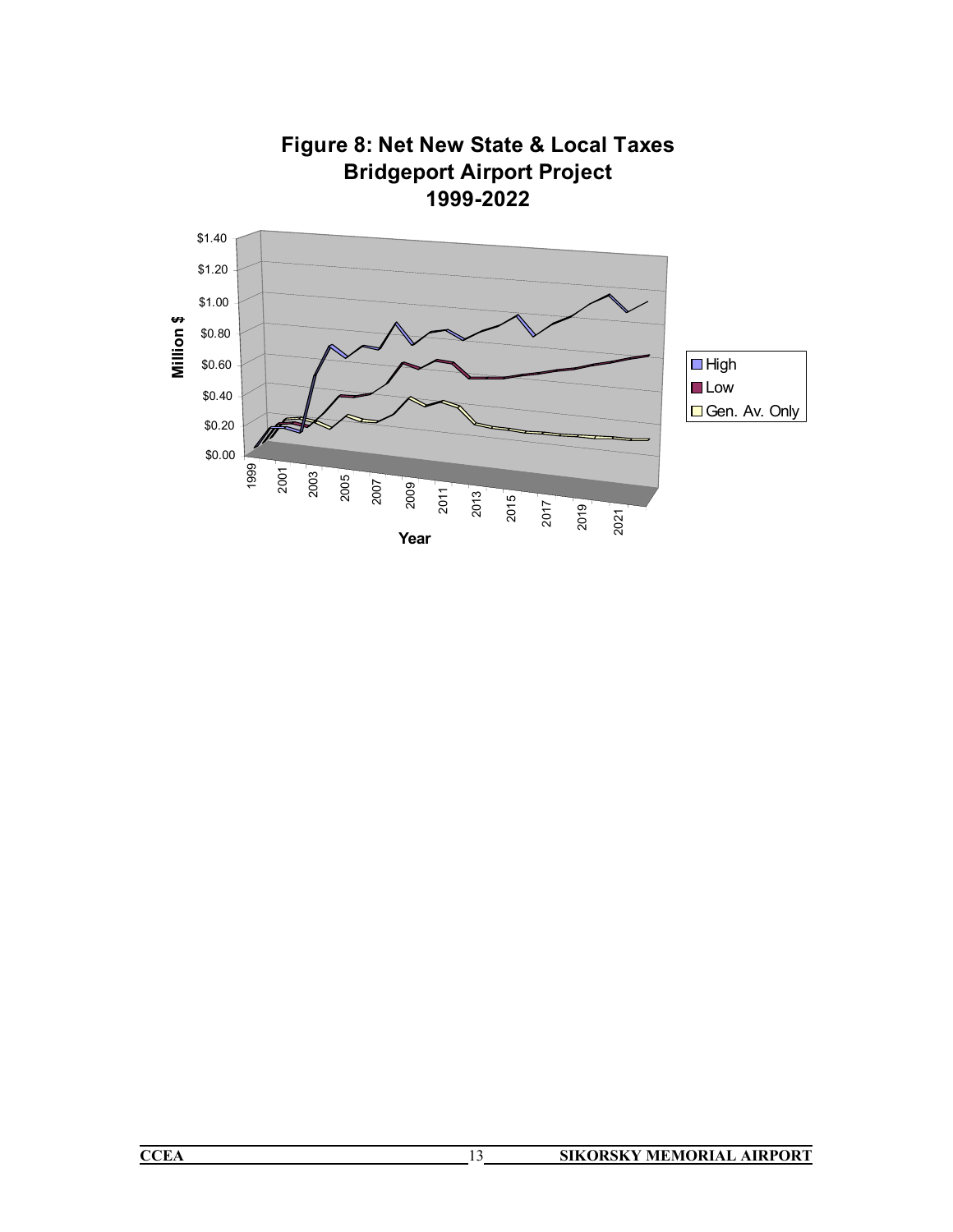# **CONCLUSIONS**

The modernization of the Igor Sikorsky Memorial Airport is an economical viable project for the State of Connecticut and the City of Bridgeport. The project under all three scenarios considered in this report generates new jobs for the state as a whole, new personal income, and new gross state product. Under all three scenarios, the cost benefit ratio of the project exceeds one. These cost benefit ratios are 3.61 for the high impact scenario, 2.31 for the low impact scenario and 1.74 for the general aviation only scenario. A comparison of the cost of the project to new tax revenues generated is also positive from the perspective of the state as a whole. Under the high impact scenario the present value of new taxes generated exceed the present value of the State and City's share of the cost by \$7.28 million. The corresponding figures for the low impact scenario and the general aviation only scenario are \$2.57 million and \$0.49 million respectively.

 Clearly, this report does not cover all the issues surrounding the modernization of the Igor Sikorsky Memorial Airport. We have not considered the environmental impact of the modernization. Nor have we considered alternative uses of the state and local funds required for this project. There may well be alternative uses for these funds that will generate higher benefit-cost ratios than those reported in this study. These, however, are issues for the policy makers, not the authors of this report, to consider as they make their final decision on the modernization of the Igor Sikorsky Memorial Airport project.

 The modernization of Sikorsky Airport enhances the attractiveness of the redevelopment of the Stratford Army Engine Plant because their proximity to each other and to corporate headquarters encourages corporate aircraft to relocate to Sikorsky. The increase in general aviation traffic encourages light manufacturing to occupy the former Engine Plant with minimal rework. There are likely to be increased aircraft maintenance and supply firms locating in the vicinity of the Airport to support the increased corporate and GA traffic. The direct and indirect employment, spending and tax revenue effects of the combined Airport and SAEP redevelopment were not quantified with REMI because we lack accurate data for the SAEP redevelopment project.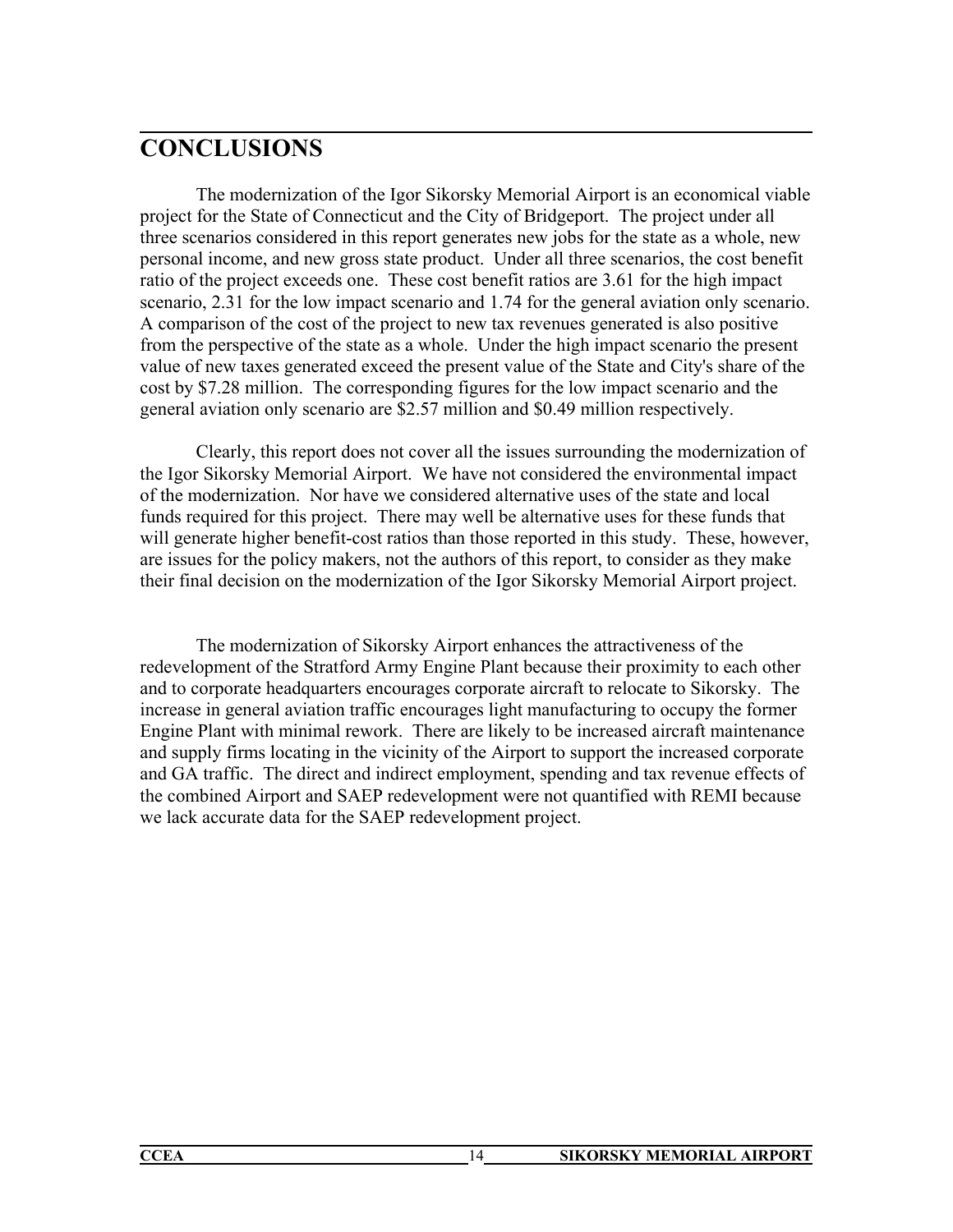## **APPENDIX A**

## **TAX WORKSHEETS**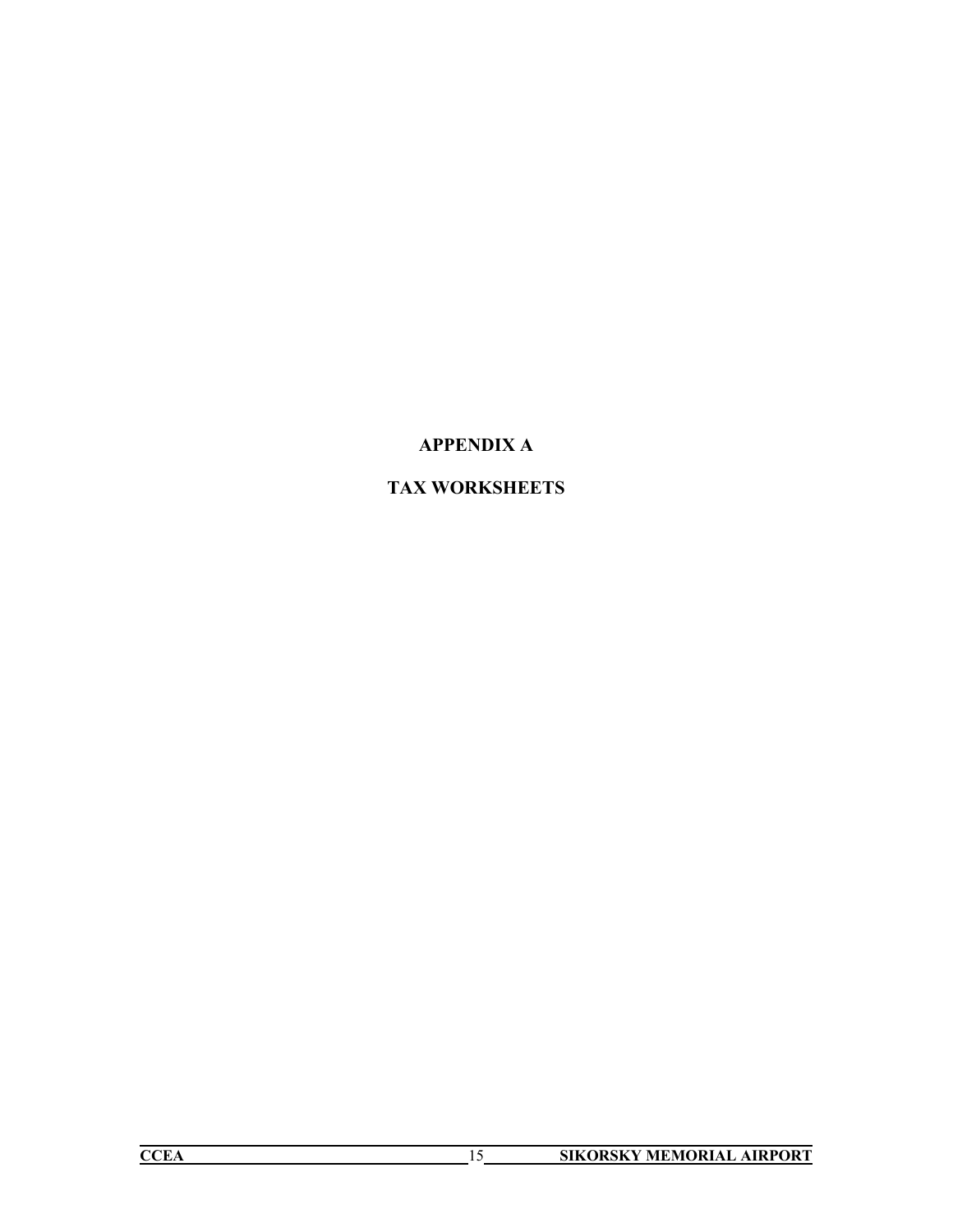#### Tax Worksheet for Bridgeport Airport Project - High Impact - Fairfield County (Millions of Dollars)

| year:                                                                                                                                     | 1999                           | 2000                           | 2001                             | 2002                               | 2003                                 | 2004                           | 2005                               | 2006                                  | 2007                           | 2008                               | 2009                                  | 2010                                  | 2011                                  | 2012                                  | 2013                                  | 2014                                  | 2015                                  | 2016                    | 2017                                  | 2018                                  | 2019                                  | 2020                                  | 2021                                  | 2022                                  |
|-------------------------------------------------------------------------------------------------------------------------------------------|--------------------------------|--------------------------------|----------------------------------|------------------------------------|--------------------------------------|--------------------------------|------------------------------------|---------------------------------------|--------------------------------|------------------------------------|---------------------------------------|---------------------------------------|---------------------------------------|---------------------------------------|---------------------------------------|---------------------------------------|---------------------------------------|-------------------------|---------------------------------------|---------------------------------------|---------------------------------------|---------------------------------------|---------------------------------------|---------------------------------------|
| <b>INDIRECT TAXES</b>                                                                                                                     |                                |                                |                                  |                                    |                                      |                                |                                    |                                       |                                |                                    |                                       |                                       |                                       |                                       |                                       |                                       |                                       |                         |                                       |                                       |                                       |                                       |                                       |                                       |
| Remi New Personal Income                                                                                                                  | \$0.70                         | \$2.00                         | \$2.30                           | \$2.00                             | \$6.80                               | \$9.00                         | \$9.30                             | \$9.90                                | \$11.20                        | \$12.90                            | \$12.70                               | \$13.50                               | \$13.50                               | \$12.60                               | \$13.20                               | \$13.60                               | \$14.30                               | \$14.80                 | \$15.70                               | \$16.20                               | \$17.10                               | \$17.70                               | \$18.70                               | \$19.40                               |
| Income Tax $@2.5\%$                                                                                                                       | \$0.02                         | \$0.05                         | \$0.06                           | \$0.05                             | \$0.17                               | \$0.23                         | \$0.23                             | \$0.25                                | \$0.28                         | \$0.32                             | \$0.32                                | \$0.34                                | \$0.34                                | \$0.32                                | \$0.33                                | \$0.34                                | \$0.36                                | \$0.37                  | \$0.39                                | \$0.41                                | \$0.43                                | \$0.44                                | \$0.47                                | \$0.49                                |
| REMI New Disposable Income                                                                                                                | \$0.50                         | \$1.60                         | \$1.90                           | \$1.60                             | \$5.50                               | \$7.20                         | \$7.50                             | \$8.00                                | \$9.10                         | \$10.40                            | \$10.30                               | \$11.00                               | \$11.00                               | \$10.40                               | \$10.80                               | \$11.10                               | \$11.80                               | \$12.20                 | \$12.90                               | \$13.30                               | \$14.10                               | \$14.50                               | \$15.40                               | \$15.90                               |
| New Sales and Gross Receipt Taxes                                                                                                         | \$0.02                         | \$0.05                         | \$0.06                           | \$0.05                             | \$0.17                               | \$0.22                         | \$0.23                             | \$0.24                                | \$0.27                         | \$0.31                             | \$0.31                                | \$0.33                                | \$0.33                                | \$0.31                                | \$0.32                                | \$0.33                                | \$0.35                                | \$0.37                  | \$0.39                                | \$0.40                                | \$0.42                                | \$0.44                                | \$0.46                                | \$0.48                                |
| REMI Gross State Product 92\$                                                                                                             | \$0.60                         | \$4.50                         | \$2.20                           | \$1.60                             | \$8.40                               | \$8.20                         | \$7.80                             | \$7.90                                | \$8.70                         | \$9.70                             | \$9.00                                | \$9.20                                | \$8.80                                | \$7.80                                | \$8.10                                | \$8.10                                | \$8.50                                | \$8.50                  | \$8.90                                | \$9.00                                | \$9.40                                | \$9.40                                | \$9.80                                | \$9.90                                |
| PCE                                                                                                                                       | 139                            | 142                            | 146                              | 149                                | 152                                  | 156                            | 159                                | 163                                   | 166                            | 170                                | 174                                   | 178                                   | 182                                   | 186                                   | 190                                   | 195                                   | 199                                   | 204                     | 208                                   | 213                                   | 218                                   | 223                                   | 228                                   | 233                                   |
| Profits tax                                                                                                                               | \$0.00                         | \$0.04                         | \$0.02                           | \$0.01                             | \$0.08                               | \$0.08                         | \$0.07                             | \$0.08                                | \$0.09                         | \$0.10                             | \$0.09                                | \$0.10                                | \$0.10                                | \$0.09                                | \$0.09                                | \$0.09                                | \$0.10                                | \$0.10                  | \$0.11                                | \$0.11                                | \$0.12                                | \$0.12                                | \$0.13                                | \$0.14                                |
| TOTAL STATE TAXES (CURRENT DOLLARS)                                                                                                       | \$0.04                         | \$0.14                         | \$0.13                           | \$0.11                             | \$0.41                               | \$0.52                         | \$0.53                             | \$0.56                                | \$0.64                         | \$0.73                             | \$0.72                                | \$0.77                                | \$0.76                                | \$0.71                                | \$0.75                                | \$0.77                                | \$0.81                                | \$0.84                  | \$0.89                                | \$0.92                                | \$0.97                                | \$1.00                                | \$1.06                                | \$1.10                                |
| TOTAL STATE TAXES (1997 DOLLARS)                                                                                                          | \$0.03                         | \$0.12                         | \$0.12                           | \$0.10                             | \$0.37                               | \$0.46                         | \$0.47                             | \$0.50                                | \$0.57                         | \$0.65                             | \$0.64                                | \$0.68                                | \$0.68                                | \$0.64                                | \$0.67                                | \$0.69                                | \$0.73                                | \$0.75                  | \$0.79                                | \$0.82                                | \$0.87                                | \$0.90                                | \$0.95                                | \$0.98                                |
| <b>NEW POPULATION</b><br>PROPERTY TAX PER CAPITA<br>NEW PROPERTY TAXES (CURRENT DOLLARS)<br>NEW PROPERTY TAXES (1997 DOLLARS)             | \$1,527.32<br>\$0.00<br>\$0.00 | \$1,573.13<br>\$0.01<br>\$0.01 | 17<br>620.33<br>\$0.03<br>\$0.02 | 23<br>1.668.94<br>\$0.04<br>\$0.03 | 44<br>\$1,719.01<br>\$0.08<br>\$0.06 | 74<br>0.58<br>\$0.13<br>\$0.10 | 103<br>.823.69<br>\$0.19<br>\$0.15 | 127<br>\$1.878.41<br>\$0.24<br>\$0.18 | 149<br>934<br>\$0.29<br>\$0.22 | 172<br>.992.80<br>\$0.34<br>\$0.25 | 191<br>\$2,052.58<br>\$0.39<br>\$0.28 | 207<br>82<br>114.<br>\$0.44<br>\$0.31 | 221<br>\$2,177.59<br>\$0.48<br>\$0.33 | 230<br>\$2,242.91<br>\$0.52<br>\$0.34 | 238<br>\$2,310.20<br>\$0.55<br>\$0.36 | 245<br>\$2,379.51<br>\$0.58<br>\$0.37 | 252<br>\$2,450.89<br>\$0.62<br>\$0.39 | 259<br>\$0.65<br>\$0.40 | 266<br>\$2,600.15<br>\$0.69<br>\$0.41 | 272<br>\$2,678.16<br>\$0.73<br>\$0.42 | 277<br>\$2,758.50<br>\$0.76<br>\$0.44 | 282<br>\$2,841.26<br>\$0.80<br>\$0.45 | 287<br>\$2,926.49<br>\$0.84<br>\$0.46 | 292<br>\$3,014.29<br>\$0.88<br>\$0.47 |
| PRESENT VALUE OF NEW STATE TAXES @ 7%<br>TOTAL STATE TAXES 1999 TO 2022 CURRENT DOLLARS<br>TOTAL STATE TAXES 1999 TO 2022 IN 1997 DOLLARS |                                |                                |                                  |                                    | \$5.30<br>\$15.89<br>\$14.19         |                                |                                    |                                       |                                |                                    |                                       |                                       |                                       |                                       |                                       |                                       |                                       |                         |                                       |                                       |                                       |                                       |                                       |                                       |

TOTAL STATE TAXES 1999 TO 2022 CURRENT DOLLARS \$15.89<br>TOTAL STATE TAXES 1999 TO 2022 IN 1997 DOLLARS \$14.19<br>NET PRESENT VALUE OF NEW PROPERTY TAXES @7% \$3.02<br>NEW PROPERTY TAXES 1999 TO 2022 CURRENT DOLLARS \$10.28 NEW PROPERTY TAXES 1999 TO 2022 IN 1996 DOLLARS \$6.45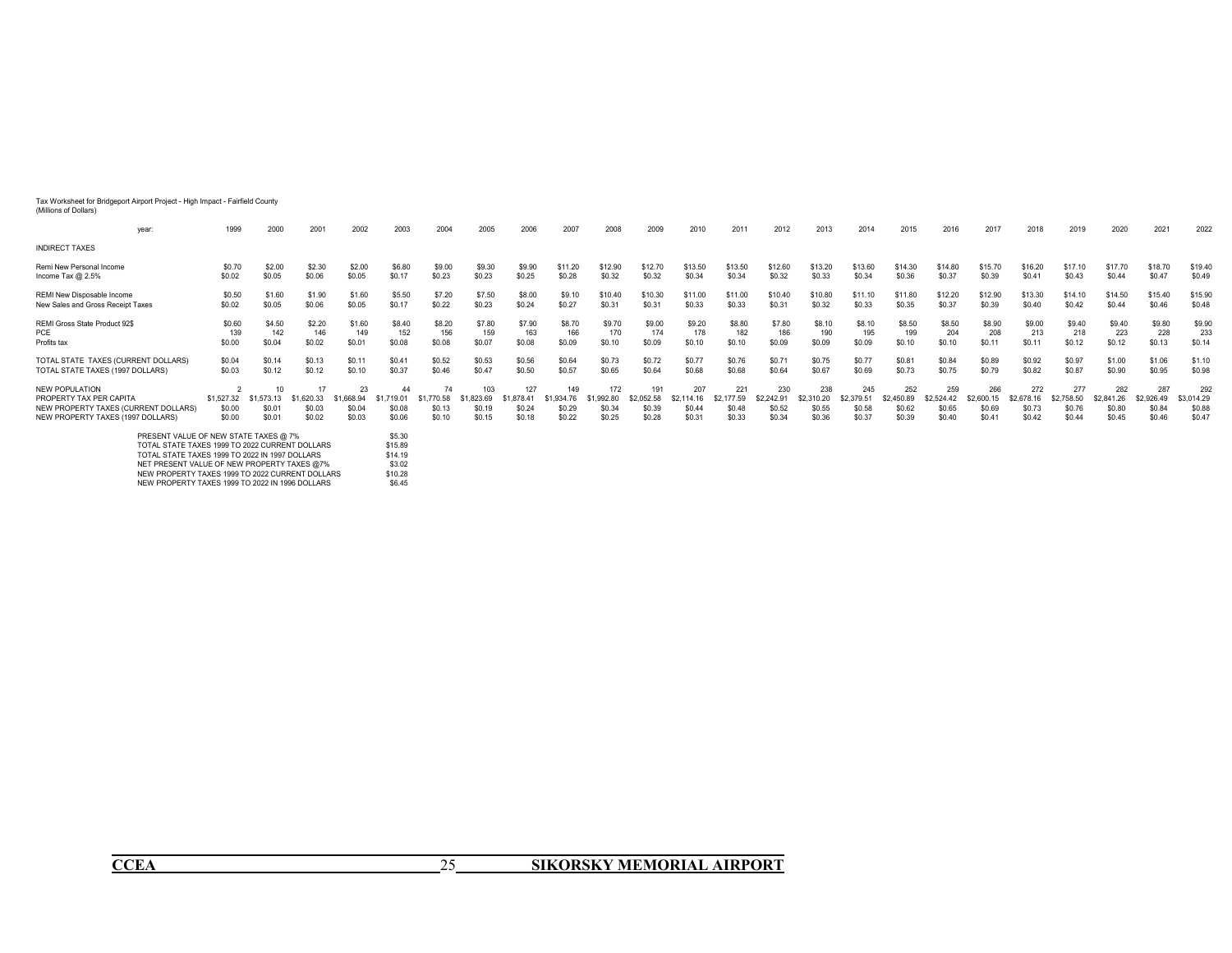Tax Worksheet for Bridgeport Airport Project - High Impact - Rest of Connecticut (Millions of Dollars)

| year:                                                                                                                                     | 1999                           | 2000                           | 2001             | 2002             | 2003                       | 2004                   | 2005                   | 2006                   | 2007                   | 2008             | 2009                                 | 2010                   | 2011                   | 2012                                | 2013                   | 2014                   | 2015                                 | 2016                                 | 2017                   | 2018                   | 2019                   | 2020                   | 2021                                 | 2022                                 |
|-------------------------------------------------------------------------------------------------------------------------------------------|--------------------------------|--------------------------------|------------------|------------------|----------------------------|------------------------|------------------------|------------------------|------------------------|------------------|--------------------------------------|------------------------|------------------------|-------------------------------------|------------------------|------------------------|--------------------------------------|--------------------------------------|------------------------|------------------------|------------------------|------------------------|--------------------------------------|--------------------------------------|
| <b>INDIRECT TAXES</b>                                                                                                                     |                                |                                |                  |                  |                            |                        |                        |                        |                        |                  |                                      |                        |                        |                                     |                        |                        |                                      |                                      |                        |                        |                        |                        |                                      |                                      |
| Remi New Personal Income                                                                                                                  | \$0.20                         | \$0.70                         | \$0.70           | \$0.50           | \$1.30                     | \$1.70                 | \$1.50                 | \$1.40                 | \$1.60                 | \$2.00           | \$1.70                               | \$1.80                 | \$1.60                 | \$1.20                              | \$1.30                 | \$1.30                 | \$1.40                               | \$1.50                               | \$1.60                 | \$1.70                 | \$1.90                 | \$2.00                 | \$2.20                               | \$2.40                               |
| Income Tax $@2.5\%$                                                                                                                       | \$0.01                         | \$0.02                         | \$0.02           | \$0.01           | \$0.03                     | \$0.04                 | \$0.04                 | \$0.04                 | \$0.04                 | \$0.05           | \$0.04                               | \$0.05                 | \$0.04                 | \$0.03                              | \$0.03                 | \$0.03                 | \$0.04                               | \$0.04                               | \$0.04                 | \$0.04                 | \$0.05                 | \$0.05                 | \$0.06                               | \$0.06                               |
| REMI New Disposable Income                                                                                                                | \$0.10                         | \$0.50                         | \$0.60           | \$0.40           | \$1.00                     | \$1.40                 | \$1.20                 | \$1.10                 | \$1.30                 | \$1.60           | \$1.40                               | \$1.40                 | \$1.30                 | \$1.00                              | \$1.00                 | \$1.00                 | \$1.10                               | \$1.20                               | \$1.30                 | \$1.40                 | \$1.50                 | \$1.60                 | \$1.80                               | \$1.90                               |
| New Sales and Gross Receipt Taxes                                                                                                         | \$0.00                         | \$0.02                         | \$0.02           | \$0.01           | \$0.03                     | \$0.04                 | \$0.04                 | \$0.03                 | \$0.04                 | \$0.05           | \$0.04                               | \$0.04                 | \$0.04                 | \$0.03                              | \$0.03                 | \$0.03                 | \$0.03                               | \$0.04                               | \$0.04                 | \$0.04                 | \$0.05                 | \$0.05                 | \$0.05                               | \$0.06                               |
| REMI Gross State Product 92\$                                                                                                             | \$0.10                         | \$0.40                         | \$0.40           | \$0.20           | \$0.30                     | \$0.40                 | \$0.20                 | \$0.00                 | \$0.00                 | \$0.30           | \$0.00                               | \$0.10                 | $-$0.10$               | $-$0.20$                            | $-$0.20$               | $-$0.20$               | $-$0.10$                             | \$0.00                               | \$0.00                 | \$0.00                 | \$0.00                 | \$0.10                 | \$0.20                               | \$0.20                               |
| PCE                                                                                                                                       | 125                            | 128                            | 131              | 134              | 137                        | 140                    | 143                    | 146                    | 150                    | 153              | 157                                  | 160                    | 164                    | 168                                 | 172                    | 176                    | 180                                  | 184                                  | 188                    | 192                    | 197                    | 201                    | 206                                  | 211                                  |
| Profits tax                                                                                                                               | \$0.00                         | \$0.00                         | \$0.00           | \$0.00           | \$0.00                     | \$0.00                 | \$0.00                 | \$0.00                 | \$0.00                 | \$0.00           | \$0.00                               | \$0.00                 | (S0.00)                | (S0.00)                             | (S0.00)                | (S0.00)                | (S0.00)                              | \$0.00                               | \$0.00                 | \$0.00                 | \$0.00                 | \$0.00                 | \$0.00                               | \$0.00                               |
| TOTAL TAXES (CURRENT DOLLARS)                                                                                                             | \$0.01                         | \$0.04                         | \$0.04           | \$0.03           | \$0.06                     | \$0.09                 | \$0.08                 | \$0.07                 | \$0.08                 | \$0.10           | \$0.08                               | \$0.09                 | \$0.08                 | \$0.06                              | \$0.06                 | \$0.06                 | \$0.07                               | \$0.07                               | \$0.08                 | \$0.08                 | \$0.09                 | \$0.10                 | \$0.11                               | \$0.12                               |
| TOTAL TAXES (1997 DOLLARS)                                                                                                                | \$0.01                         | \$0.04                         | \$0.04           | \$0.03           | \$0.06                     | \$0.09                 | \$0.07                 | \$0.07                 | \$0.08                 | \$0.10           | \$0.08                               | \$0.09                 | \$0.08                 | \$0.06                              | \$0.06                 | \$0.06                 | \$0.07                               | \$0.07                               | \$0.08                 | \$0.08                 | \$0.09                 | \$0.10                 | \$0.11                               | \$0.12                               |
| NEW POPULATION<br>PROPERTY TAX PER CAPITA<br>NEW PROPERTY TAXES (CURRENT DOLLARS)<br>NEW PROPERTY TAXES (1997 DOLLARS)                    | \$1,527,32<br>\$0.00<br>\$0.00 | \$1,573,13<br>\$0.01<br>\$0.01 | \$0.01<br>\$0.01 | \$0.02<br>\$0.02 | 14<br>\$0.02<br>\$0.02     | 21<br>\$0.04<br>\$0.03 | 25<br>\$0.05<br>\$0.04 | 26<br>\$0.05<br>\$0.04 | 27<br>\$0.05<br>\$0.04 | \$0.06<br>\$0.05 | 32<br>\$2.052.58<br>\$0.07<br>\$0.05 | 31<br>\$0.07<br>\$0.05 | 31<br>\$0.07<br>\$0.05 | 29<br>\$2,242.9<br>\$0.07<br>\$0.05 | 27<br>\$0.06<br>\$0.05 | 25<br>\$0.06<br>\$0.04 | 24<br>\$2,450.89<br>\$0.06<br>\$0.04 | 24<br>\$2,524.42<br>\$0.06<br>\$0.04 | 23<br>\$0.06<br>\$0.04 | 23<br>\$0.06<br>\$0.04 | 22<br>\$0.06<br>\$0.04 | 23<br>\$0.06<br>\$0.04 | 23<br>\$2,926.49<br>\$0.07<br>\$0.04 | 24<br>\$3,014.29<br>\$0.07<br>\$0.04 |
| PRESENT VALUE OF NEW STATE TAXES @ 7%<br>TOTAL STATE TAXES 1999 TO 2022 CURRENT DOLLARS<br>TOTAL STATE TAXES 1999 TO 2022 IN 1997 DOLLARS |                                |                                |                  |                  | \$0.64<br>\$1.74<br>\$1.73 |                        |                        |                        |                        |                  |                                      |                        |                        |                                     |                        |                        |                                      |                                      |                        |                        |                        |                        |                                      |                                      |

TOTAL STATE TAXES 1999 TO 2022 IN 1997 DOLLARS<br>NET PRESENT VALUE OF NEW PROPERTY TAXES @7% \$0.41<br>NEW PROPERTY TAXES 1999 TO 2022 CURRENT DOLLARS \$1.20<br>NEW PROPERTY TAXES 1999 TO 2022 IN 1996 DOLLARS \$1.88  $$0.41$ <br> $$1.20$ 

\$0.88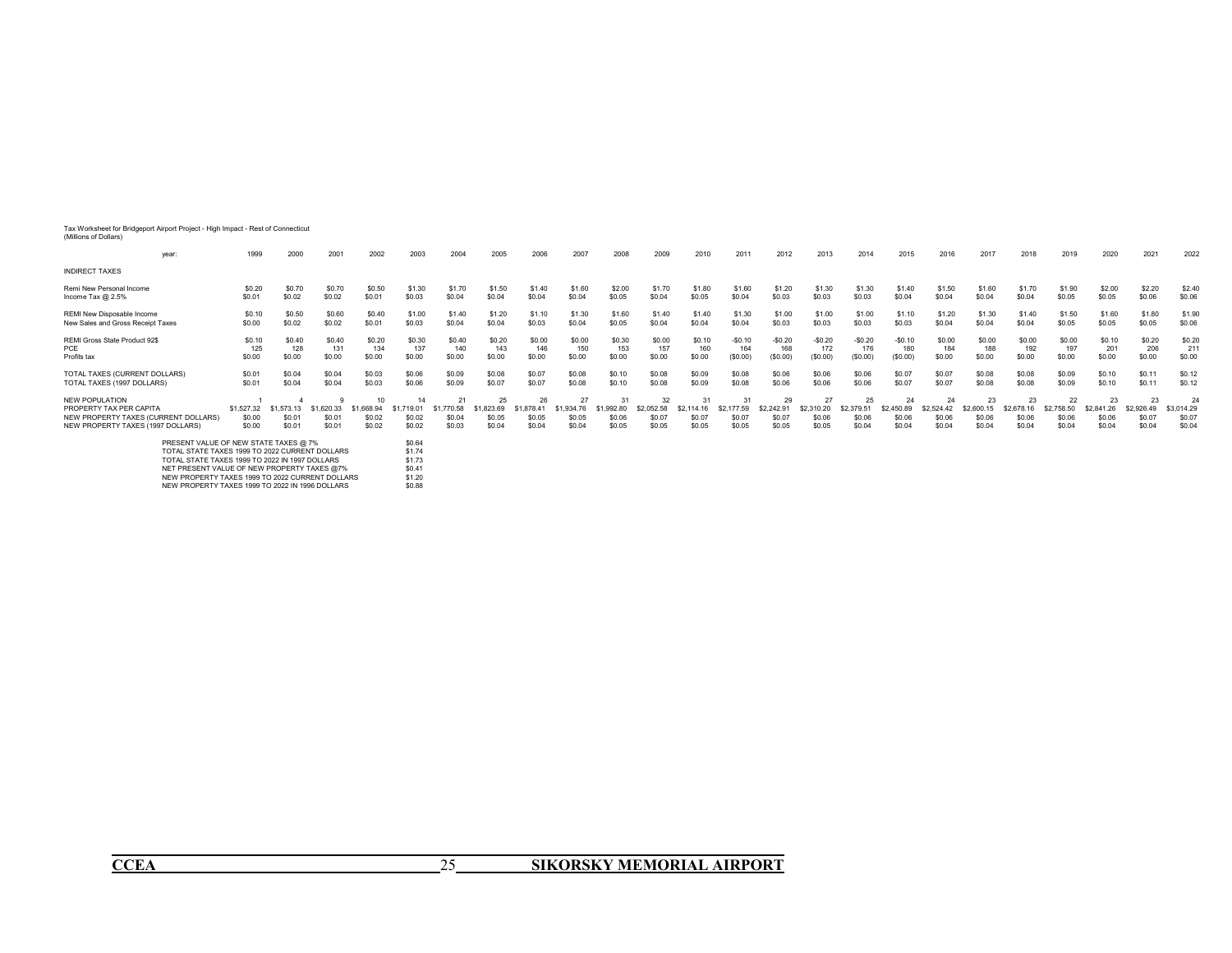Tax Worksheet for Bridgeport Airport Project - High Impact - Connecticut (Millions of Dollars)

|                                                                                   | 1999<br>year:        | 2000                       | 2001               | 2002                  | 2003   | 2004                       | 2005    | 2006          | 2007    | 2008    | 2009                 | 2010          | 2011                        | 2012                        | 2013                                   | 2014          | 2015                        | 2016                        | 2017          | 2018                            | 2019                        | 2020                        | 2021                        | 2022                        |
|-----------------------------------------------------------------------------------|----------------------|----------------------------|--------------------|-----------------------|--------|----------------------------|---------|---------------|---------|---------|----------------------|---------------|-----------------------------|-----------------------------|----------------------------------------|---------------|-----------------------------|-----------------------------|---------------|---------------------------------|-----------------------------|-----------------------------|-----------------------------|-----------------------------|
| <b>INDIRECT TAXES</b>                                                             |                      |                            |                    |                       |        |                            |         |               |         |         |                      |               |                             |                             |                                        |               |                             |                             |               |                                 |                             |                             |                             |                             |
| Remi New Personal Income                                                          | \$0.80               | \$2.70                     | \$3.00             | \$2.50                | \$8.10 | \$10.70                    | \$10.90 | \$11.40       | \$12.80 | \$14.80 | \$14.40              | \$15.30       | \$15.10                     | \$13.80                     | \$14.50                                | \$14.90       | \$15.80                     | \$16.30                     | \$17.30       | \$17.90                         | \$19.00                     | \$19.70                     | \$21.00                     | \$21.80                     |
| Income Tax @ 2.5%                                                                 | \$0.02               | \$0.07                     | \$0.08             | \$0.06                | \$0.20 | \$0.27                     | \$0.27  | \$0.29        | \$0.32  | \$0.37  | \$0.36               | \$0.38        | \$0.38                      | \$0.35                      | \$0.36                                 | \$0.37        | \$0.40                      | \$0.41                      | \$0.43        | \$0.45                          | \$0.48                      | \$0.49                      | \$0.53                      | \$0.55                      |
| REMI New Disposable Income                                                        | \$0.70               | \$2.20                     | \$2.40             | \$2.00                | \$6.50 | \$8.60                     | \$8.70  | \$9.20        | \$10.30 | \$12.00 | \$11.70              | \$12.40       | \$12.30                     | \$11.30                     | \$11.90                                | \$12.20       | \$12.90                     | \$13.30                     | \$14.20       | \$14.70                         | \$15.50                     | \$16.10                     | \$17.20                     | \$17.90                     |
| New Sales and Gross Receipt Taxes                                                 | \$0.02               | \$0.07                     | \$0.07             | \$0.06                | \$0.20 | \$0.26                     | \$0.26  | \$0.28        | \$0.31  | \$0.36  | \$0.35               | \$0.37        | \$0.37                      | \$0.34                      | \$0.36                                 | \$0.37        | \$0.39                      | \$0.40                      | \$0.43        | \$0.44                          | \$0.47                      | \$0.48                      | \$0.52                      | \$0.54                      |
| REMI Gross State Product 92\$                                                     | \$0.70               | \$4.90                     | \$2.60             | \$1.80                | \$8.70 | \$8.70                     | \$7.90  | \$8.00        | \$8.70  | \$10.00 | \$9.00               | \$9.30        | \$8.70                      | \$7.60                      | \$7.90                                 | \$8.00        | \$8.40                      | \$8.50                      | \$8.90        | \$9.00                          | \$9.40                      | \$9.50                      | \$10.00                     | \$10.10                     |
| PCE                                                                               | 130                  | 133                        | 136                | 139                   | 142    | 145                        | 148     | 152           | 155     | 159     | 162                  | 166           | 170                         | 174                         | 178                                    | 182           | 186                         | 190                         | 195           | 199                             | 204                         | 208                         | 213                         | 218                         |
| Profits tax                                                                       | \$0.01               | \$0.04                     | \$0.02             | \$0.01                | \$0.07 | \$0.08                     | \$0.07  | \$0.07        | \$0.08  | \$0.09  | \$0.09               | \$0.09        | \$0.09                      | \$0.08                      | \$0.08                                 | \$0.09        | \$0.09                      | \$0.10                      | \$0.10        | \$0.11                          | \$0.11                      | \$0.12                      | \$0.13                      | \$0.13                      |
| TOTAL STATE TAXES (CURRENT DOLLARS)                                               | \$0.05               | \$0.17                     | \$0.17             | \$0.14                | \$0.47 | \$0.60                     | \$0.60  | \$0.63        | \$0.71  | \$0.82  | \$0.80               | \$0.85        | \$0.83                      | \$0.76                      | \$0.80                                 | \$0.83        | \$0.88                      | \$0.90                      | \$0.96        | \$1.00                          | \$1.05                      | \$1.09                      | \$1.17                      | \$1.21                      |
| NEW POPULATION<br>PROPERTY TAX PER CAPITA<br>NEW PROPERTY TAXES (CURRENT DOLLARS) | \$1,527.32<br>\$0.01 | 14<br>\$1,573,13<br>\$0.02 | \$162033<br>\$0.04 | 33<br>1 668<br>\$0.05 | \$0.10 | 95<br>\$1 770 58<br>\$0.17 | \$0.23  | 153<br>\$0.29 | \$0.34  | \$0.40  | \$2,052.58<br>\$0.46 | 239<br>\$0.50 | 253<br>\$2,177.59<br>\$0.55 | 259<br>\$2,242.91<br>\$0.58 | 265<br>\$2 310 20<br>S <sub>0.61</sub> | 271<br>\$0.64 | 276<br>\$2 450 89<br>\$0.68 | 283<br>\$2,524.42<br>\$0.71 | 289<br>\$0.75 | 294<br><b>\$2.678</b><br>\$0.79 | 300<br>\$2,758.50<br>\$0.83 | 304<br>\$2 841 26<br>\$0.86 | 310<br>\$2,926.49<br>\$0.91 | 315<br>\$3,014.29<br>\$0.95 |
| INDUCED NEW STATE & LOCAL SPENDING (CURRENT \$)                                   | \$0.00               | \$0.00                     | \$0.00             | \$0.00                | \$0.00 | \$0.00                     | \$0.13  | \$0.14        | \$0.28  | \$0.28  | \$0.44               | \$0.45        | \$0.46                      | \$0.47                      | \$0.48                                 | \$0.49        | \$0.50                      | \$0.68                      | \$0.70        | \$0.71                          | \$0.73                      | \$0.75                      | \$0.95                      | \$0.98                      |
| NET NEW STATE & LOCAL TAXES (CURRENT \$)                                          | \$0.05               | \$0.19                     | \$0.21             | \$0.19                | \$0.57 | \$0.7                      | \$0.70  | \$0.78        | \$0.77  | \$0.94  | \$0.82               | \$0.91        | \$0.93                      | \$0.88                      | \$0.94                                 | \$0.98        | \$1.05                      | \$0.94                      | \$1.02        | \$1.07                          | \$1.15                      | \$1.21                      | \$1.12                      | \$1.19                      |

| PRESENT VALUE OF NEW STATE TAXES @ 7%             | \$5.89       |
|---------------------------------------------------|--------------|
| TOTAL STATE TAXES 1999 TO 2022 CURRENT DOLLARS    | \$17.50      |
| PRESENT VALUE OF NEW PROPERTY TAXES @7%           | \$3.43       |
| NEW PROPERTY TAXES 1999 TO 2022 CURRENT DOLLARS   | \$11.48      |
| PRESENT VALUE OF NET NEW STATE & LOCAL TAXES @7%  | <b>S6.66</b> |
| TOTAL NET NEW STATE & LOCAL TAXES CURRENT DOLLARS | \$19.39      |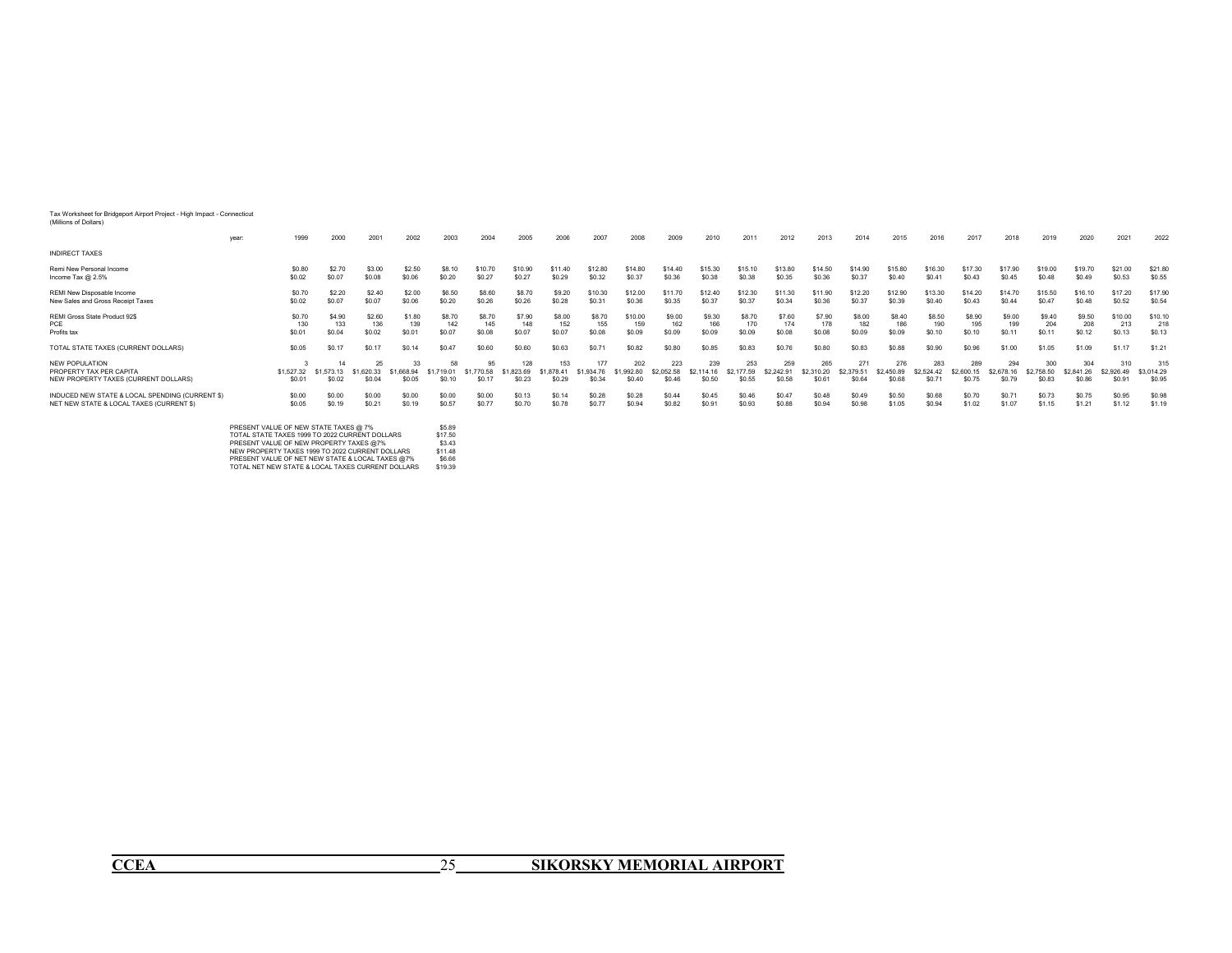#### Tax Worksheet for Bridgeport Airport Project - Low Impact - Fairfield County (Millions of Dollars)

| year.                                                                                                                                     | 1999                           | 2000                                 | 2001                           | 2002                              | 2003                                 | 2004                           | 2005                    | 2006                                 | 2007                    | 2008                               | 2009                                            | 2010                           | 2011                    | 2012                                | 2013                                  | 2014                                  | 2015                                  | 2016                                  | 2017                    | 2018                                  | 2019                                  | 2020                                  | 2021                                  | 2022                                  |
|-------------------------------------------------------------------------------------------------------------------------------------------|--------------------------------|--------------------------------------|--------------------------------|-----------------------------------|--------------------------------------|--------------------------------|-------------------------|--------------------------------------|-------------------------|------------------------------------|-------------------------------------------------|--------------------------------|-------------------------|-------------------------------------|---------------------------------------|---------------------------------------|---------------------------------------|---------------------------------------|-------------------------|---------------------------------------|---------------------------------------|---------------------------------------|---------------------------------------|---------------------------------------|
| <b>INDIRECT TAXES</b>                                                                                                                     |                                |                                      |                                |                                   |                                      |                                |                         |                                      |                         |                                    |                                                 |                                |                         |                                     |                                       |                                       |                                       |                                       |                         |                                       |                                       |                                       |                                       |                                       |
| Remi New Personal Income<br>Income Tax $@2.5\%$                                                                                           | \$0.70<br>\$0.02               | \$2.00<br>\$0.05                     | \$2.30<br>\$0.06               | \$2.00<br>\$0.05                  | \$3.20<br>\$0.08                     | \$4.80<br>\$0.12               | \$4.60<br>\$0.12        | \$4.80<br>\$0.12                     | \$5.70<br>\$0.14        | \$7.20<br>\$0.18                   | \$6.60<br>\$0.17                                | \$7.20<br>\$0.18               | \$6.80<br>\$0.17        | \$5.70<br>\$0.14                    | \$5.80<br>\$0.15                      | \$5.90<br>\$0.15                      | \$6.10<br>\$0.15                      | \$6.30<br>\$0.16                      | \$6.60<br>\$0.17        | \$6.80<br>\$0.17                      | \$7.10<br>\$0.18                      | \$7.30<br>\$0.18                      | \$7.70<br>\$0.19                      | \$7.90<br>\$0.20                      |
| REMI New Disposable Income<br>New Sales and Gross Receipt Taxes                                                                           | \$0.50<br>\$0.02               | \$1.60<br>\$0.05                     | \$1.90<br>\$0.06               | \$1.60<br>\$0.05                  | \$2.50<br>\$0.08                     | \$3.80<br>S <sub>0.11</sub>    | \$3.70<br>\$0.11        | \$3.90<br>\$0.12                     | \$4.60<br>\$0.14        | \$5.80<br>\$0.17                   | \$5.40<br>\$0.16                                | \$5.90<br>\$0.18               | \$5.60<br>\$0.17        | \$4.70<br>\$0.14                    | \$4.80<br>\$0.14                      | \$4.90<br>\$0.15                      | \$5.10<br><b>SO.15</b>                | \$5.20<br>\$0.16                      | \$5.40<br>\$0.16        | \$5.60<br>\$0.17                      | \$5.80<br>\$0.17                      | \$6.00<br>\$0.18                      | \$6.30<br>\$0.19                      | \$6.50<br>\$0.20                      |
| REMI Gross State Product 92\$<br>PCE<br>Profits tax                                                                                       | \$0.60<br>139<br>\$0.00        | \$4.50<br>142<br>\$0.04              | \$2.20<br>\$0.02               | \$1.60<br>149<br>\$0.01           | \$4.60<br>152<br>\$0.04              | \$4.40<br>156<br>\$0.04        | \$3.90<br>159<br>\$0.04 | \$4.00<br>163<br>\$0.04              | \$4.70<br>166<br>\$0.05 | \$5.90<br>170<br>\$0.06            | \$5.00<br>174<br>\$0.05                         | \$5.30<br>178<br>\$0.06        | \$4.70<br>182<br>\$0.05 | \$3.70<br>186<br>\$0.04             | \$3.80<br>190<br>\$0.04               | \$3.90<br>195<br>\$0.05               | \$4.00<br>199<br>\$0.05               | \$4.10<br>204<br>\$0.05               | \$4.20<br>208<br>\$0.05 | \$4.20<br>213<br>\$0.05               | \$4.40<br>218<br>\$0.06               | \$4.40<br>223<br>\$0.06               | \$4.60<br>228<br>\$0.06               | \$4.60<br>233<br>\$0.06               |
| TOTAL TAXES (CURRENT DOLLARS)<br>TOTAL TAXES (1997 DOLLARS)                                                                               | \$0.04<br>\$0.03               | S <sub>0.14</sub><br>\$0.12          | \$0.13<br>\$0.12               | \$0.11<br>\$0.10                  | \$0.20<br>\$0.18                     | \$0.27<br>\$0.25               | \$0.26<br>\$0.23        | \$0.28<br>\$0.25                     | \$0.33<br>\$0.29        | \$0.41<br>\$0.37                   | \$0.38<br>\$0.34                                | \$0.41<br>\$0.37               | \$0.39<br>\$0.35        | \$0.32<br>\$0.29                    | \$0.33<br>\$0.30                      | \$0.34<br>\$0.30                      | \$0.35<br>\$0.32                      | \$0.36<br>\$0.32                      | \$0.38<br>\$0.34        | \$0.39<br>\$0.35                      | \$0.41<br>\$0.36                      | \$0.42<br>\$0.38                      | \$0.44<br>\$0.40                      | \$0.46<br>\$0.41                      |
| <b>NEW POPULATION</b><br>PROPERTY TAX PER CAPITA<br>NEW PROPERTY TAXES (CURRENT DOLLARS)<br>NEW PROPERTY TAXES (1997 DOLLARS)             | \$1,527,32<br>\$0.00<br>\$0.00 | 10<br>\$1,573,13<br>\$0.01<br>\$0.01 | \$1,620,33<br>\$0.03<br>\$0.02 | 23<br>\$1,668<br>\$0.04<br>\$0.03 | 31<br>\$1,719.01<br>\$0.05<br>\$0.04 | 44<br>0.58<br>\$0.08<br>\$0.06 | 55<br>\$0.10<br>\$0.08  | 65<br>\$1,878.41<br>\$0.12<br>\$0.09 | 74<br>\$0.14<br>\$0.11  | 85<br>1.992.80<br>\$0.17<br>\$0.12 | 93<br>\$2.052.58<br>\$0.19<br>S <sub>0.14</sub> | 101<br>\$2<br>\$0.21<br>\$0.15 | 106<br>\$0.23<br>\$0.16 | 108<br>S2 242 9<br>\$0.24<br>\$0.16 | 108<br>\$2,310.20<br>\$0.25<br>\$0.16 | 109<br>\$2,379.51<br>\$0.26<br>\$0.17 | 109<br>\$2 450 89<br>\$0.27<br>\$0.17 | 110<br>\$2,524.42<br>\$0.28<br>\$0.17 | 111<br>\$0.29<br>\$0.17 | 111<br>\$2,678.16<br>\$0.30<br>\$0.17 | 112<br>\$2,758.50<br>\$0.31<br>\$0.18 | 112<br>\$2,841.26<br>\$0.32<br>\$0.18 | 113<br>\$2,926.49<br>\$0.33<br>\$0.18 | 114<br>\$3,014.29<br>\$0.34<br>\$0.18 |
| PRESENT VALUE OF NEW STATE TAXES @ 7%<br>TOTAL STATE TAXES 1999 TO 2022 CURRENT DOLLARS<br>TOTAL STATE TAXES 1999 TO 2022 IN 1997 DOLLARS |                                |                                      |                                |                                   | \$2.68<br>\$7.57<br>\$6.76           |                                |                         |                                      |                         |                                    |                                                 |                                |                         |                                     |                                       |                                       |                                       |                                       |                         |                                       |                                       |                                       |                                       |                                       |

TOTAL STATE TAXES 1999 TO 2022 IN 1997 DOLLARS<br>NET PRESENT VALUE OF NEW PROPERTY TAXES @7% \$1.41<br>NEW PROPERTY TAXES 1999 TO 2022 CURRENT DOLLARS \$4.57<br>NEW PROPERTY TAXES 1999 TO 2022 IN 1996 DOLLARS \$4.57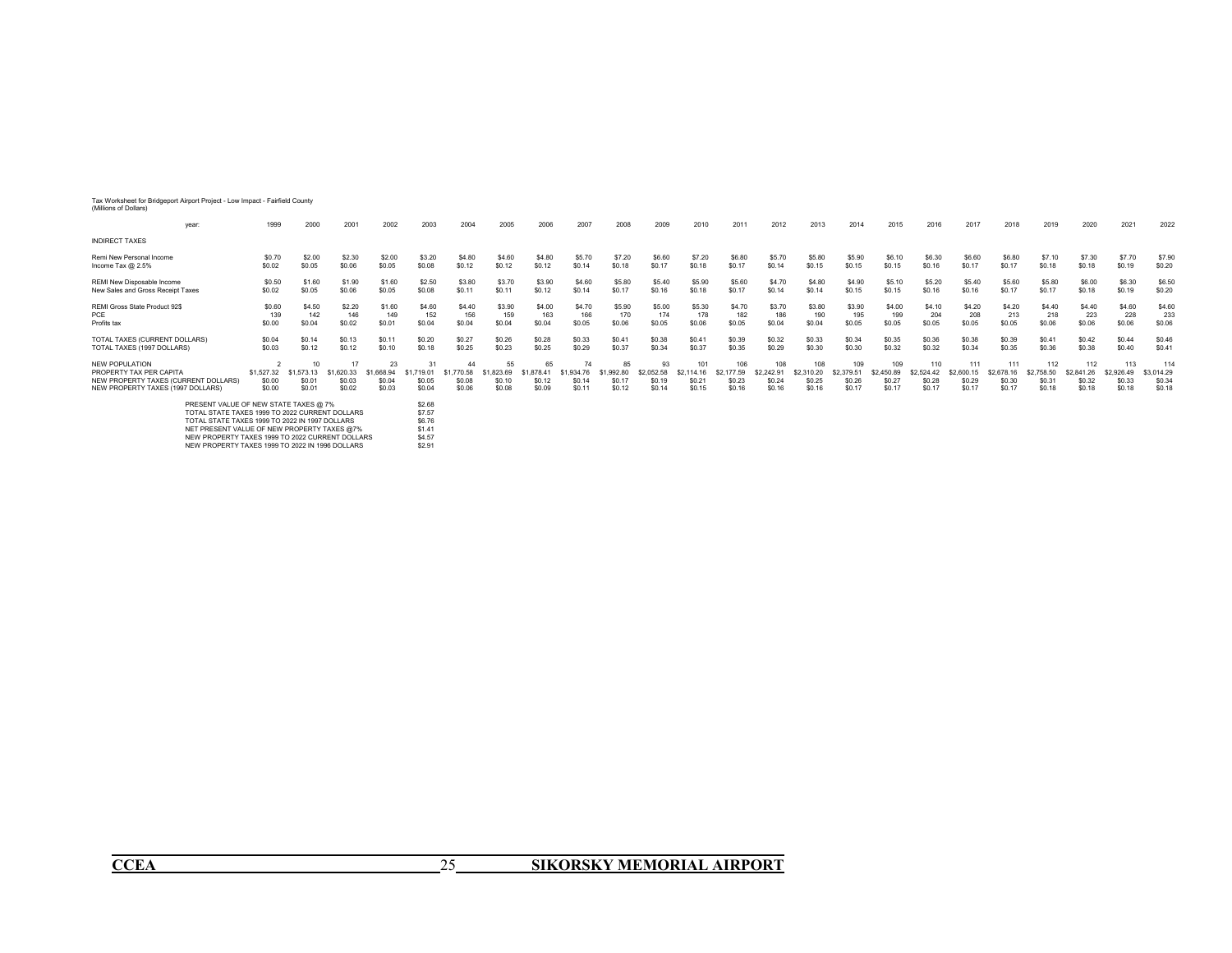#### Tax Worksheet for Bridgeport Airport Project - Low Impact - Rest of Connecticut (Millions of Dollars)

| year:                                                                                                                  | 1999                           | 2000               | 2001              | 2002             | 2003                   | 2004             | 2005                   | 2006                   | 2007             | 2008             | 2009             | 2010                   | 2011             | 2012             | 2013             | 2014                   | 2015                                  | 2016                   | 2017             | 2018             | 2019             | 2020             | 2021                        | 2022                           |
|------------------------------------------------------------------------------------------------------------------------|--------------------------------|--------------------|-------------------|------------------|------------------------|------------------|------------------------|------------------------|------------------|------------------|------------------|------------------------|------------------|------------------|------------------|------------------------|---------------------------------------|------------------------|------------------|------------------|------------------|------------------|-----------------------------|--------------------------------|
| <b>INDIRECT TAXES</b>                                                                                                  |                                |                    |                   |                  |                        |                  |                        |                        |                  |                  |                  |                        |                  |                  |                  |                        |                                       |                        |                  |                  |                  |                  |                             |                                |
| Remi New Personal Income                                                                                               | \$0.20                         | \$0.70             | \$0.70            | \$0.50           | \$0.60                 | \$1.00           | \$0.70                 | \$0.60                 | \$0.70           | \$1.20           | \$0.90           | \$1.00                 | \$0.80           | \$0.40           | \$0.40           | \$0.40                 | \$0.40                                | \$0.50                 | \$0.50           | \$0.60           | \$0.60           | \$0.70           | \$0.80                      | \$0.90                         |
| Income Tax $@2.5\%$                                                                                                    | \$0.01                         | \$0.02             | \$0.02            | \$0.01           | \$0.02                 | \$0.03           | \$0.02                 | \$0.02                 | \$0.02           | \$0.03           | \$0.02           | \$0.03                 | \$0.02           | \$0.01           | \$0.01           | \$0.01                 | S <sub>0.01</sub>                     | \$0.01                 | \$0.01           | \$0.02           | \$0.02           | \$0.02           | \$0.02                      | \$0.02                         |
| REMI New Disposable Income                                                                                             | \$0.10                         | \$0.50             | \$0.60            | \$0.40           | \$0.40                 | \$0.80           | \$0.60                 | \$0.50                 | \$0.60           | \$1.00           | \$0.70           | \$0.80                 | \$0.70           | \$0.30           | \$0.30           | \$0.30                 | \$0.30                                | \$0.40                 | \$0.40           | \$0.50           | \$0.50           | \$0.50           | \$0.70                      | \$0.80                         |
| New Sales and Gross Receipt Taxes                                                                                      | \$0.00                         | \$0.02             | \$0.02            | \$0.01           | \$0.01                 | \$0.02           | \$0.02                 | \$0.02                 | \$0.02           | \$0.03           | \$0.02           | \$0.02                 | \$0.02           | \$0.01           | \$0.01           | \$0.01                 | S <sub>0.01</sub>                     | \$0.01                 | \$0.01           | \$0.02           | \$0.02           | \$0.02           | \$0.02                      | \$0.02                         |
| REMI Gross State Product 92\$                                                                                          | \$0.10                         | \$0.40             | S <sub>0.40</sub> | \$0.20           | \$0.00                 | \$0.20           | \$0.00                 | $-50.10$               | \$0.00           | \$0.20           | \$0.00           | \$0.00                 | $-$0.10$         | $-50.30$         | $-$0.20$         | $-$0.20$               | $-$0.20$                              | $-$0.10$               | $-50.10$         | $-$0.10$         | $-$0.10$         | $-$0.10$         | \$0.00                      | \$0.00                         |
| PCE                                                                                                                    | 125                            | 128                | 131               | 134              | 137                    | 140              | 143                    | 146                    | 150              | 153              | 157              | 160                    | 164              | 168              | 172              | 176                    | 180                                   | 184                    | 188              | 192              | 197              | 201              | 206                         | 211                            |
| Profits tax                                                                                                            | \$0.00                         | \$0.00             | \$0.00            | \$0.00           | \$0.00                 | \$0.00           | \$0.00                 | (S0.00)                | \$0.00           | \$0.00           | \$0.00           | \$0.00                 | (\$0.00)         | (S0.00)          | (S0.00)          | (S0.00)                | (S0.00)                               | (S0.00)                | (S0.00)          | (S0.00)          | (S0.00)          | (S0.00)          | \$0.00                      | \$0.00                         |
| TOTAL TAXES (CURRENT DOLLARS)                                                                                          | \$0.01                         | \$0.04             | \$0.04            | \$0.03           | \$0.03                 | \$0.05           | \$0.04                 | \$0.03                 | \$0.04           | \$0.06           | \$0.04           | \$0.05                 | \$0.04           | \$0.02           | \$0.02           | \$0.02                 | \$0.02                                | \$0.02                 | \$0.02           | \$0.03           | \$0.03           | \$0.03           | \$0.04                      | \$0.05                         |
| TOTAL TAXES (1997 DOLLARS)                                                                                             | \$0.01                         | \$0.04             | \$0.04            | \$0.03           | \$0.03                 | \$0.05           | \$0.04                 | \$0.03                 | \$0.04           | \$0.06           | \$0.04           | \$0.05                 | \$0.04           | \$0.02           | \$0.02           | \$0.02                 | \$0.02                                | \$0.02                 | \$0.02           | \$0.03           | \$0.03           | \$0.03           | \$0.04                      | \$0.05                         |
| NEW POPULATION<br>PROPERTY TAX PER CAPITA<br>NEW PROPERTY TAXES (CURRENT DOLLARS)<br>NEW PROPERTY TAXES (1997 DOLLARS) | \$1,527.32<br>\$0.00<br>\$0.00 | 1.573.13<br>\$0.01 | \$0.01<br>\$0.01  | \$0.02<br>\$0.02 | 11<br>\$0.02<br>\$0.02 | \$0.02<br>\$0.02 | 15<br>\$0.03<br>\$0.02 | 15<br>\$0.03<br>\$0.02 | \$0.03<br>\$0.02 | \$0.03<br>\$0.03 | \$0.04<br>\$0.03 | 19<br>\$0.04<br>\$0.03 | \$0.04<br>\$0.03 | \$0.03<br>\$0.03 | \$0.03<br>\$0.02 | 12<br>\$0.03<br>\$0.02 | <b>\$2.450.89</b><br>\$0.03<br>\$0.02 | 10<br>\$0.02<br>\$0.02 | \$0.02<br>\$0.02 | \$0.02<br>\$0.01 | \$0.02<br>\$0.01 | \$0.02<br>\$0.01 | \$2.926<br>\$0.02<br>\$0.01 | \$3,014.29<br>\$0.03<br>\$0.02 |
| PRESENT VALUE OF NEW STATE TAXES @ 7%                                                                                  | \$0.32                         |                    |                   |                  |                        |                  |                        |                        |                  |                  |                  |                        |                  |                  |                  |                        |                                       |                        |                  |                  |                  |                  |                             |                                |

PRESENT VALUE OF NEW STATE TAKES @ 7%<br>TOTAL STATE TAXES 1999 TO 2022 (URRENT DOLLARS \$90,77<br>TOTAL STATE TAXES 1999 TO 2022 (URRENT DOLLARS \$90,77%<br>NET PRESENT VALUE OF NEW PROPERTY TAXES @ 7%<br>NEW PROPERTY TAXES 1999 TO 202

ī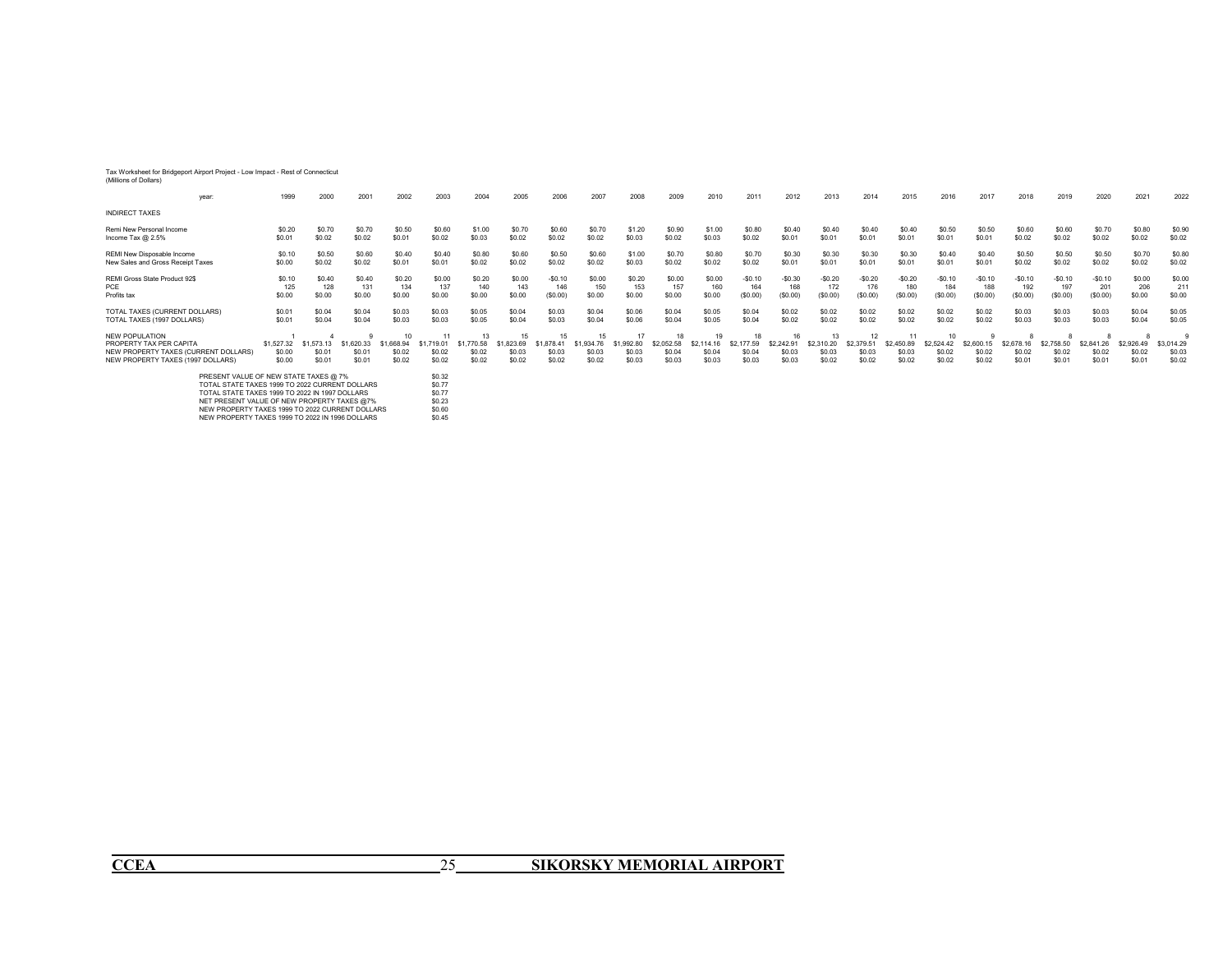#### Tax Worksheet for Bridgeport Airport Project - Low Impact - Connecticut (Millions of Dollars)

| year.                                                                                    | 1999                | 2000                       | 2001   | 2002         | 2003                      | 2004                       | 2005                                  | 2006                       | 2007                     | 2008                        | 2009                        | 2010                        | 2011                        | 2012                        | 2013              | 2014                        | 2015                        | 2016                        | 2017                                  | 2018                        | 2019          | 2020                        | 2021                        | 2022                        |
|------------------------------------------------------------------------------------------|---------------------|----------------------------|--------|--------------|---------------------------|----------------------------|---------------------------------------|----------------------------|--------------------------|-----------------------------|-----------------------------|-----------------------------|-----------------------------|-----------------------------|-------------------|-----------------------------|-----------------------------|-----------------------------|---------------------------------------|-----------------------------|---------------|-----------------------------|-----------------------------|-----------------------------|
| <b>INDIRECT TAXES</b>                                                                    |                     |                            |        |              |                           |                            |                                       |                            |                          |                             |                             |                             |                             |                             |                   |                             |                             |                             |                                       |                             |               |                             |                             |                             |
| Remi New Personal Income                                                                 | S0.80               | \$2.70                     | \$3.00 | \$2.50       | \$3.70                    | \$5.70                     | \$5.30                                | \$5.50                     | \$6.40                   | \$8.40                      | \$7.50                      | \$8.20                      | \$7.70                      | \$6.10                      | \$6.20            | \$6.30                      | \$6.60                      | \$6.80                      | \$7.10                                | \$7.40                      | \$7.70        | \$8.00                      | \$8.50                      | \$8.80                      |
| Income Tax @ 2.5%                                                                        | \$0.02              | \$0.07                     | \$0.08 | \$0.06       | \$0.09                    | \$0.14                     | \$0.13                                | \$0.14                     | \$0.16                   | \$0.21                      | \$0.19                      | \$0.21                      | \$0.19                      | \$0.15                      | S <sub>0.16</sub> | \$0.16                      | \$0.17                      | \$0.17                      | S <sub>0.18</sub>                     | \$0.19                      | \$0.19        | \$0.20                      | \$0.21                      | \$0.22                      |
| REMI New Disposable Income                                                               | \$0.70              | \$2.20                     | \$2.40 | \$2.00       | \$3.00                    | \$4.60                     | \$4.30                                | \$4.40                     | \$5.20                   | \$6.80                      | \$6.10                      | \$6.70                      | \$6.30                      | \$5.00                      | \$5.10            | \$5.20                      | \$5.40                      | \$5.60                      | \$5.90                                | \$6.00                      | \$6.30        | \$6.60                      | \$7.00                      | \$7.30                      |
| New Sales and Gross Receipt Taxes                                                        | \$0.02              | \$0.07                     | \$0.07 | \$0.06       | \$0.09                    | \$0.14                     | \$0.13                                | \$0.13                     | \$0.16                   | \$0.20                      | \$0.18                      | \$0.20                      | \$0.19                      | \$0.15                      | \$0.15            | \$0.16                      | \$0.16                      | \$0.17                      | \$0.18                                | \$0.18                      | \$0.19        | \$0.20                      | \$0.21                      | \$0.22                      |
| REMI Gross State Product 92\$                                                            | \$0.70              | \$4.90                     | \$2.60 | \$1.80       | \$4.60                    | \$4.60                     | \$3.90                                | \$3.90                     | \$4.70                   | \$6.10                      | \$5.00                      | \$5.30                      | \$4.60                      | \$3.50                      | \$3.60            | \$3.60                      | \$3.80                      | \$3.90                      | \$4.10                                | \$4.10                      | \$4.30        | \$4.40                      | \$4.50                      | \$4.60                      |
| PCF                                                                                      | 130                 | 133                        | 136    | 139          | 142                       | 145                        | 148                                   | 152                        | 155                      | 159                         | 162                         | 166                         | 170                         | 174                         | 178               | 182                         | 186                         | 190                         | 195                                   | 199                         | 204           | 208                         | 213                         | 218                         |
| Profits tax                                                                              | \$0.01              | \$0.04                     | \$0.02 | \$0.01       | \$0.04                    | \$0.04                     | \$0.03                                | \$0.04                     | \$0.04                   | \$0.06                      | \$0.05                      | \$0.05                      | \$0.05                      | \$0.04                      | \$0.04            | \$0.04                      | S <sub>0.04</sub>           | \$0.04                      | \$0.05                                | \$0.05                      | \$0.05        | \$0.05                      | \$0.06                      | \$0.06                      |
| TOTAL STATE TAXES (CURRENT DOLLARS)                                                      | \$0.05              | \$0.17                     | \$0.17 | \$0.14       | \$0.22                    | \$0.32                     | \$0.30                                | \$0.30                     | \$0.36                   | \$0.47                      | \$0.42                      | \$0.46                      | \$0.43                      | \$0.34                      | \$0.35            | \$0.35                      | \$0.37                      | \$0.38                      | \$0.40                                | \$0.41                      | \$0.43        | \$0.45                      | \$0.48                      | \$0.50                      |
| <b>NEW POPULATION</b><br>PROPERTY TAX PER CAPITA<br>NEW PROPERTY TAXES (CURRENT DOLLARS) | \$1,527.32<br>S0.01 | 14<br>\$1,573.13<br>\$0.02 | \$0.04 | 33<br>\$0.05 | 42<br>\$1.719.0<br>\$0.07 | 56<br>\$1,770.58<br>\$0.10 | 70<br>\$1,823.69<br>S <sub>0.13</sub> | 79<br>\$1.878.41<br>\$0.15 | 89<br>1.934.76<br>\$0.17 | 102<br>\$1,992.80<br>\$0.20 | 112<br>\$2.052.58<br>\$0.23 | 119<br>\$2,114.16<br>\$0.25 | 124<br>\$2,177.59<br>\$0.27 | 123<br>\$2.242.91<br>\$0.28 | 121<br>\$0.28     | 121<br>\$2,379.51<br>\$0.29 | 120<br>\$2,450.89<br>\$0.29 | 120<br>\$2,524.42<br>\$0.30 | 120<br>\$2,600.1<br>S <sub>0.31</sub> | 119<br>\$2,678.16<br>\$0.32 | 121<br>\$0.33 | 120<br>\$2,841.26<br>\$0.34 | 121<br>\$2,926.49<br>\$0.35 | 122<br>\$3,014.29<br>\$0.37 |
| <b>INDUCED STATE &amp; LOCAL SPENDING</b>                                                | \$0.00              | \$0.00                     | \$0.00 | \$0.00       | \$0.00                    | \$0.00                     | \$0.00                                | \$0.00                     | \$0.00                   | \$0.00                      | \$0.00                      | \$0.00                      | \$0.00                      | \$0.00                      | \$0.00            | \$0.00                      | \$0.00                      | \$0.00                      | \$0.00                                | \$0.00                      | \$0.00        | \$0.00                      | \$0.01                      | \$0.01                      |
| NET NEW STATE & LOCAL TAXES                                                              | \$0.05              | \$0.19                     | \$0.21 | \$0.19       | \$0.29                    | \$0.42                     | \$0.42                                | \$0.45                     | \$0.53                   | \$0.67                      | \$0.65                      | \$0.71                      | \$0.70                      | \$0.61                      | \$0.63            | \$0.64                      | \$0.66                      | \$0.69                      | S0.72                                 | \$0.73                      | \$0.77        | \$0.79                      | \$0.83                      | \$0.85                      |

| PRESENT VALUE OF NEW STATE TAXES @ 7%           | \$2.98  |
|-------------------------------------------------|---------|
| TOTAL STATE TAXES 1999 TO 2022 CURRENT DOLLARS  | \$8.27  |
| PRESENT VALUE OF NEW PROPERTY TAXES @7%         | \$1.64  |
| NEW PROPERTY TAXES 1999 TO 2022 CURRENT DOLLARS | \$5.17  |
| PRESENT VALUE OF NET NEW TAXES                  | \$4.61  |
| TOTAL NET NEW TAXES                             | \$13.41 |
|                                                 |         |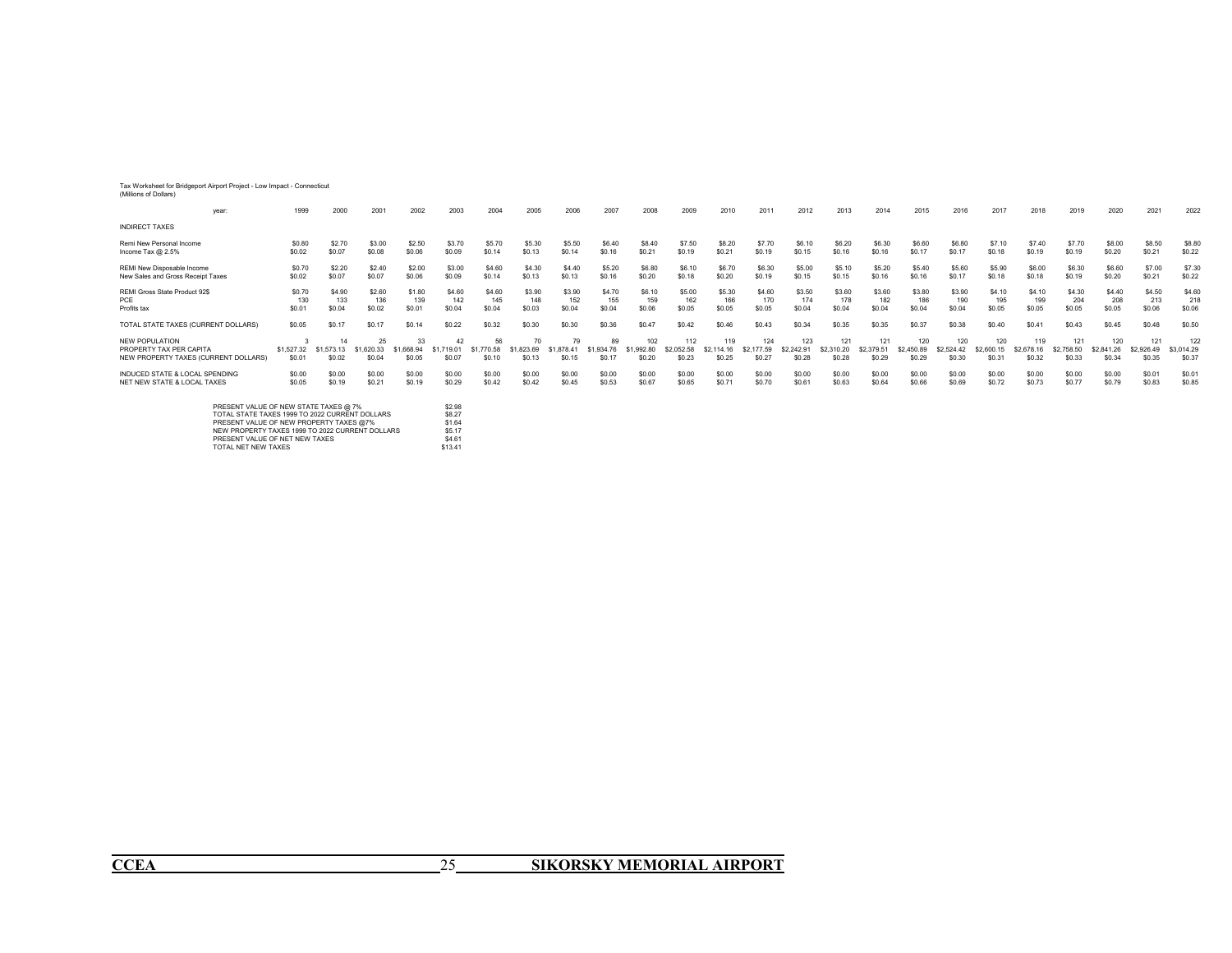#### Tax Worksheet for Bridgeport Airport Project - General Aviation Only - Fairfield County

| (Millions of Dollars) |
|-----------------------|
|-----------------------|

| vear                                                                                                                                                                                                                                                                                           | 1999                           | 2000                                 | 2001                           | 2002                              | 2003                                 | 2004                                 | 2005                             | 2006                           | 2007                             | 2008                         | 2009                                            | 2010                                 | 2011                                 | 2012                                 | 2013                                 | 2014                                 | 2015                           | 2016                                 | 2017                                 | 2018                                            | 2019                          | 2020                           | 2021                                 | 2022                                 |
|------------------------------------------------------------------------------------------------------------------------------------------------------------------------------------------------------------------------------------------------------------------------------------------------|--------------------------------|--------------------------------------|--------------------------------|-----------------------------------|--------------------------------------|--------------------------------------|----------------------------------|--------------------------------|----------------------------------|------------------------------|-------------------------------------------------|--------------------------------------|--------------------------------------|--------------------------------------|--------------------------------------|--------------------------------------|--------------------------------|--------------------------------------|--------------------------------------|-------------------------------------------------|-------------------------------|--------------------------------|--------------------------------------|--------------------------------------|
| <b>INDIRECT TAXES</b>                                                                                                                                                                                                                                                                          |                                |                                      |                                |                                   |                                      |                                      |                                  |                                |                                  |                              |                                                 |                                      |                                      |                                      |                                      |                                      |                                |                                      |                                      |                                                 |                               |                                |                                      |                                      |
| Remi New Personal Income                                                                                                                                                                                                                                                                       | \$0.70                         | \$2.00                               | \$2.30                         | \$2.00                            | \$1.40                               | \$2.80                               | \$2.50                           | \$2.50                         | \$3.20                           | \$4.70                       | \$3.90                                          | \$4.40                               | \$3.90                               | \$2.70                               | \$2.70                               | \$2.70                               | \$2.70                         | \$2.70                               | \$2.80                               | \$2.80                                          | \$2.90                        | \$3.00                         | \$3.10                               | \$3.20                               |
| Income Tax @ 2.5%                                                                                                                                                                                                                                                                              | \$0.02                         | \$0.05                               | \$0.06                         | \$0.05                            | \$0.04                               | \$0.07                               | \$0.06                           | \$0.06                         | \$0.08                           | \$0.12                       | \$0.10                                          | \$0.11                               | \$0.10                               | \$0.07                               | \$0.07                               | \$0.07                               | \$0.07                         | \$0.07                               | \$0.07                               | \$0.07                                          | \$0.07                        | \$0.08                         | \$0.08                               | \$0.08                               |
| REMI New Disposable Income                                                                                                                                                                                                                                                                     | \$0.50                         | \$1.60                               | \$1.90                         | \$1.60                            | \$1.20                               | \$2.30                               | \$2.00                           | \$2.00                         | \$2.60                           | \$3.80                       | \$3.20                                          | \$3.60                               | \$3.20                               | \$2.20                               | \$2.20                               | \$2.20                               | \$2.20                         | \$2.20                               | \$2.30                               | \$2.30                                          | \$2.40                        | \$2.40                         | \$2.50                               | \$2.60                               |
| New Sales and Gross Receipt Taxes                                                                                                                                                                                                                                                              | \$0.02                         | \$0.05                               | \$0.06                         | \$0.05                            | \$0.04                               | \$0.07                               | \$0.06                           | \$0.06                         | \$0.08                           | \$0.11                       | \$0.10                                          | \$0.11                               | \$0.10                               | \$0.07                               | \$0.07                               | \$0.07                               | \$0.07                         | \$0.07                               | \$0.07                               | \$0.07                                          | \$0.07                        | \$0.07                         | \$0.08                               | \$0.08                               |
| REMI Gross State Product 92\$                                                                                                                                                                                                                                                                  | \$0.60                         | \$4.50                               | \$2.20                         | \$1.60                            | \$2.80                               | \$2.60                               | \$2.10                           | \$2.20                         | \$3.00                           | \$4.20                       | \$3.30                                          | \$3.60                               | \$3.00                               | \$2.00                               | \$2.00                               | \$2.10                               | \$2.10                         | \$2.20                               | \$2.20                               | \$2.20                                          | \$2.30                        | \$2.30                         | \$2.40                               | \$2.40                               |
| PCE                                                                                                                                                                                                                                                                                            | 139                            | 142                                  | 146                            | 149                               | 152                                  | 156                                  | 159                              | 163                            | 166                              | 170                          | 174                                             | 178                                  | 182                                  | 186                                  | 190                                  | 195                                  | 199                            | 204                                  | 208                                  | 213                                             | 218                           | 223                            | 228                                  | 233                                  |
| Profits tax                                                                                                                                                                                                                                                                                    | \$0.00                         | \$0.04                               | \$0.02                         | \$0.01                            | \$0.03                               | \$0.02                               | \$0.02                           | \$0.02                         | \$0.03                           | \$0.04                       | \$0.03                                          | \$0.04                               | \$0.03                               | \$0.02                               | \$0.02                               | \$0.02                               | \$0.02                         | \$0.03                               | \$0.03                               | \$0.03                                          | \$0.03                        | \$0.03                         | \$0.03                               | \$0.03                               |
| TOTAL TAXES (CURRENT DOLLARS)                                                                                                                                                                                                                                                                  | \$0.04                         | \$0.14                               | \$0.13                         | \$0.11                            | \$0.10                               | \$0.16                               | \$0.14                           | \$0.14                         | \$0.19                           | \$0.27                       | \$0.23                                          | \$0.26                               | \$0.23                               | \$0.16                               | \$0.16                               | \$0.16                               | \$0.16                         | \$0.16                               | \$0.17                               | \$0.17                                          | \$0.17                        | \$0.18                         | \$0.19                               | \$0.19                               |
| TOTAL TAXES (1997 DOLLARS)                                                                                                                                                                                                                                                                     | \$0.03                         | \$0.12                               | \$0.12                         | \$0.10                            | \$0.09                               | \$0.15                               | \$0.13                           | \$0.13                         | \$0.17                           | \$0.24                       | \$0.20                                          | \$0.23                               | \$0.20                               | \$0.14                               | \$0.14                               | \$0.14                               | \$0.14                         | \$0.14                               | \$0.15                               | \$0.15                                          | \$0.16                        | \$0.16                         | \$0.17                               | \$0.17                               |
| NEW POPULATION<br>PROPERTY TAX PER CAPITA<br>NEW PROPERTY TAXES (CURRENT DOLLARS)<br>NEW PROPERTY TAXES (1997 DOLLARS)                                                                                                                                                                         | \$1,527.32<br>\$0.00<br>\$0.00 | 10<br>\$1,573.13<br>\$0.0'<br>\$0.0' | \$1,620,33<br>\$0.03<br>\$0.02 | 23<br>.668.94<br>\$0.04<br>\$0.03 | 25<br>\$1,719.01<br>\$0.04<br>\$0.04 | 29<br>\$1,770.58<br>\$0.05<br>\$0.04 | 33<br>823.69<br>\$0.06<br>\$0.05 | \$1,878.41<br>\$0.07<br>\$0.05 | 39<br>193476<br>\$0.08<br>\$0.06 | 1.992.80<br>\$0.09<br>\$0.07 | 50<br>\$2,052.58<br>S <sub>0.10</sub><br>\$0.07 | 53<br>\$2 114 16<br>\$0.11<br>\$0.08 | 55<br>\$2,177.59<br>\$0.12<br>\$0.08 | 53<br>\$2,242.91<br>\$0.12<br>\$0.08 | 51<br>\$2,310.20<br>\$0.12<br>\$0.08 | 49<br>\$2,379.51<br>\$0.12<br>\$0.07 | \$2 450 89<br>\$0.11<br>\$0.07 | 46<br>\$2,524.42<br>\$0.12<br>\$0.07 | 44<br>\$2,600.15<br>\$0.11<br>\$0.07 | 43<br>\$2,678.16<br>S <sub>0.11</sub><br>\$0.07 | \$2 758 50<br>\$0.1<br>\$0.07 | \$2,841.26<br>\$0.11<br>\$0.06 | 39<br>\$2,926.49<br>\$0.12<br>\$0.06 | 39<br>\$3,014.29<br>\$0.12<br>\$0.06 |
| PRESENT VALUE OF NEW STATE TAXES @ 7%<br>TOTAL STATE TAXES 1999 TO 2022 CURRENT DOLLARS<br>TOTAL STATE TAXES 1999 TO 2022 IN 1997 DOLLARS<br>NET PRESENT VALUE OF NEW PROPERTY TAXES @7%<br>NEW PROPERTY TAXES 1999 TO 2022 CURRENT DOLLARS<br>NEW PROPERTY TAXES 1999 TO 2022 IN 1996 DOLLARS |                                |                                      |                                |                                   |                                      |                                      |                                  |                                |                                  |                              |                                                 |                                      |                                      |                                      |                                      |                                      |                                |                                      |                                      |                                                 |                               |                                |                                      |                                      |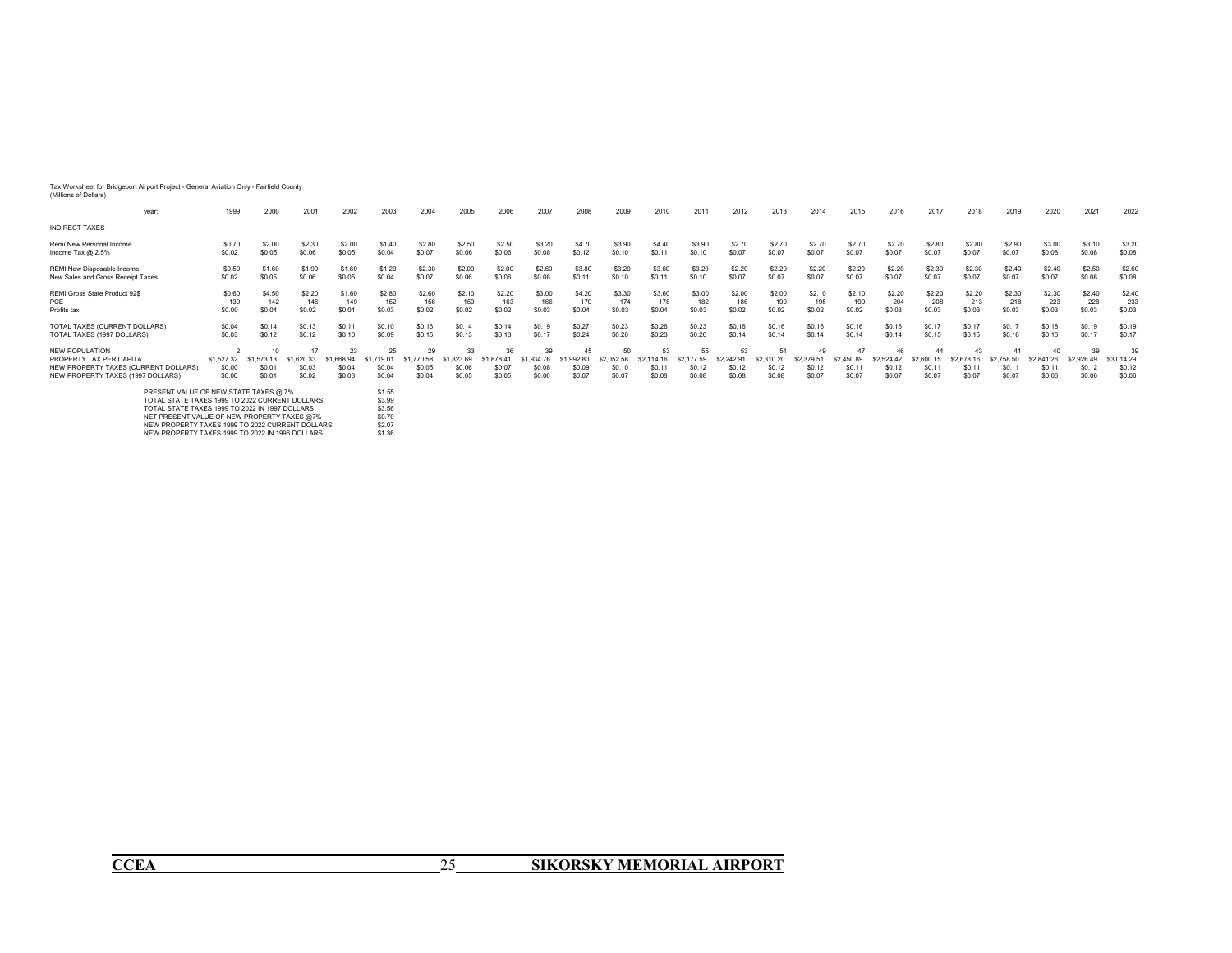#### Tax Worksheet for Bridgeport Airport Project - General Aviation Only - Rest of Connecticut

| (Millions of Dollars) |  |
|-----------------------|--|
|-----------------------|--|

| year:                                                                                                                                                                                                                                                                                                                                                      | 1999                           | 2000                           | 2001                           | 2002                           | 2003                           | 2004                           | 2005                        | 2006                           | 2007                           | 2008                           | 2009                                 | 2010                                 | 2011                                 | 2012                                 | 2013                           | 2014                          | 2015                           | 2016                          | 2017                           | 2018                          | 2019                           | 2020                           | 2021                           | 2022                                                       |
|------------------------------------------------------------------------------------------------------------------------------------------------------------------------------------------------------------------------------------------------------------------------------------------------------------------------------------------------------------|--------------------------------|--------------------------------|--------------------------------|--------------------------------|--------------------------------|--------------------------------|-----------------------------|--------------------------------|--------------------------------|--------------------------------|--------------------------------------|--------------------------------------|--------------------------------------|--------------------------------------|--------------------------------|-------------------------------|--------------------------------|-------------------------------|--------------------------------|-------------------------------|--------------------------------|--------------------------------|--------------------------------|------------------------------------------------------------|
| <b>INDIRECT TAXES</b>                                                                                                                                                                                                                                                                                                                                      |                                |                                |                                |                                |                                |                                |                             |                                |                                |                                |                                      |                                      |                                      |                                      |                                |                               |                                |                               |                                |                               |                                |                                |                                |                                                            |
| Remi New Personal Income                                                                                                                                                                                                                                                                                                                                   | \$0.20                         | \$0.70                         | \$0.70                         | \$0.50                         | \$0.20                         | \$0.60                         | \$0.30                      | \$0.30                         | \$0.40                         | \$0.80                         | \$0.50                               | \$0.70                               | \$0.40                               | \$0.00                               | \$0.00                         | \$0.00                        | \$0.00                         | \$0.00                        | \$0.00                         | \$0.10                        | \$0.10                         | \$0.20                         | \$0.20                         | \$0.30                                                     |
| Income Tax $@2.5\%$                                                                                                                                                                                                                                                                                                                                        | \$0.01                         | \$0.02                         | \$0.02                         | \$0.01                         | \$0.01                         | \$0.02                         | \$0.01                      | \$0.01                         | \$0.01                         | \$0.02                         | \$0.01                               | \$0.02                               | \$0.01                               | \$0.00                               | \$0.00                         | \$0.00                        | \$0.00                         | \$0.00                        | \$0.00                         | \$0.00                        | \$0.00                         | \$0.01                         | \$0.01                         | \$0.01                                                     |
| REMI New Disposable Income                                                                                                                                                                                                                                                                                                                                 | \$0.10                         | \$0.50                         | \$0.60                         | \$0.40                         | \$0.20                         | \$0.50                         | \$0.30                      | \$0.20                         | \$0.30                         | \$0.70                         | \$0.40                               | \$0.50                               | \$0.40                               | \$0.00                               | \$0.00                         | \$0.00                        | \$0.00                         | \$0.00                        | \$0.00                         | \$0.10                        | \$0.10                         | \$0.10                         | \$0.20                         | \$0.30                                                     |
| New Sales and Gross Receipt Taxes                                                                                                                                                                                                                                                                                                                          | \$0.00                         | \$0.02                         | \$0.02                         | \$0.01                         | \$0.01                         | \$0.02                         | \$0.01                      | \$0.01                         | \$0.01                         | \$0.02                         | \$0.01                               | \$0.02                               | \$0.01                               | \$0.00                               | \$0.00                         | \$0.00                        | \$0.00                         | \$0.00                        | \$0.00                         | \$0.00                        | \$0.00                         | \$0.00                         | \$0.01                         | \$0.01                                                     |
| REMI Gross State Product 92\$                                                                                                                                                                                                                                                                                                                              | \$0.10                         | \$0.40                         | \$0.40                         | \$0.20                         | $-$0.10$                       | \$0.20                         | \$0.00                      | $-$0.10$                       | $-$0.10$                       | \$0.20                         | \$0.00                               | \$0.00                               | $-$0.10$                             | $-$0.30$                             | $-$0.30$                       | $-$0.30$                      | $-$0.20$                       | $-$0.20$                      | $-$0.20$                       | $-$0.20$                      | $-$0.20$                       | $-$0.10$                       | $-$0.10$                       | $-$0.10$                                                   |
| PCE                                                                                                                                                                                                                                                                                                                                                        | 125                            | 128                            | 131                            | 134                            | 137                            | 140                            | 143                         | 146                            | 150                            | 153                            | 157                                  | 160                                  | 164                                  | 168                                  | 172                            | 176                           | 180                            | 184                           | 188                            | 192                           | 197                            | 201                            | 206                            | 211                                                        |
| Profits tax                                                                                                                                                                                                                                                                                                                                                | \$0.00                         | \$0.00                         | \$0.00                         | \$0.00                         | (\$0.00)                       | \$0.00                         | \$0.00                      | (S0.00)                        | (S0.00)                        | \$0.00                         | \$0.00                               | \$0.00                               | (S0.00)                              | (S0.00)                              | (S0.00)                        | (S0.00)                       | (S0.00)                        | (S0.00)                       | (S0.00)                        | (\$0.00)                      | (\$0.00)                       | (S0.00)                        | (S0.00)                        | (S0.00)                                                    |
| TOTAL TAXES (CURRENT DOLLARS)                                                                                                                                                                                                                                                                                                                              | \$0.01                         | \$0.04                         | \$0.04                         | \$0.03                         | \$0.01                         | \$0.03                         | \$0.02                      | \$0.01                         | \$0.02                         | \$0.04                         | \$0.02                               | \$0.03                               | \$0.02                               | (S0.00)                              | (\$0.00)                       | (S0.00)                       | (S0.00)                        | (S0.00)                       | (S0.00)                        | \$0.00                        | \$0.00                         | \$0.01                         | \$0.01                         | \$0.02                                                     |
| TOTAL TAXES (1997 DOLLARS)                                                                                                                                                                                                                                                                                                                                 | \$0.01                         | \$0.04                         | \$0.04                         | \$0.03                         | \$0.01                         | \$0.03                         | \$0.02                      | \$0.01                         | \$0.02                         | \$0.04                         | \$0.02                               | \$0.03                               | \$0.02                               | (S0.00)                              | (\$0.00)                       | (S0.00)                       | (S0.00)                        | (S0.00)                       | (S0.00)                        | \$0.00                        | \$0.00                         | \$0.01                         | \$0.01                         | \$0.02                                                     |
| <b>NEW POPULATION</b><br>PROPERTY TAX PER CAPITA<br>NEW PROPERTY TAXES (CURRENT DOLLARS)<br>NEW PROPERTY TAXES (1997 DOLLARS)                                                                                                                                                                                                                              | \$1,527.32<br>\$0.00<br>\$0.00 | \$1,573.13<br>\$0.01<br>\$0.01 | \$1,620.33<br>\$0.0'<br>\$0.01 | \$1,668.94<br>\$0.02<br>\$0.02 | \$1,719.01<br>\$0.02<br>\$0.01 | \$1,770.58<br>\$0.02<br>\$0.01 | .823.69<br>\$0.02<br>\$0.02 | \$1,878.41<br>\$0.02<br>\$0.01 | \$1,934.76<br>\$0.02<br>\$0.01 | \$1,992.80<br>\$0.02<br>\$0.02 | 12<br>\$2,052.58<br>\$0.03<br>\$0.02 | 12<br>\$2,114.16<br>\$0.03<br>\$0.02 | 12<br>\$2,177.59<br>\$0.03<br>\$0.02 | 10<br>\$2 242 91<br>\$0.02<br>\$0.02 | \$2,310.20<br>\$0.02<br>\$0.01 | \$2,379.51<br>\$0.0<br>\$0.01 | \$2,450.89<br>\$0.01<br>\$0.01 | \$2,524.42<br>\$0.0<br>\$0.01 | \$2,600.15<br>\$0.01<br>\$0.00 | \$2,678.16<br>\$0.0<br>\$0.00 | \$2 758 50<br>\$0.00<br>\$0.00 | \$2,841.26<br>\$0.00<br>\$0.00 | \$2,926,49<br>\$0.01<br>\$0.00 | $\overline{\phantom{a}}$<br>\$3,014.29<br>\$0.01<br>\$0.00 |
| PRESENT VALUE OF NEW STATE TAXES @ 7%<br>\$0.18<br>TOTAL STATE TAXES 1999 TO 2022 CURRENT DOLLARS<br>\$0.34<br>TOTAL STATE TAXES 1999 TO 2022 IN 1997 DOLLARS<br>\$0.34<br>NET PRESENT VALUE OF NEW PROPERTY TAXES @7%<br>\$0.14<br>NEW PROPERTY TAXES 1999 TO 2022 CURRENT DOLLARS<br>\$0.33<br>\$0.26<br>NEW PROPERTY TAXES 1999 TO 2022 IN 1996 DOLLARS |                                |                                |                                |                                |                                |                                |                             |                                |                                |                                |                                      |                                      |                                      |                                      |                                |                               |                                |                               |                                |                               |                                |                                |                                |                                                            |